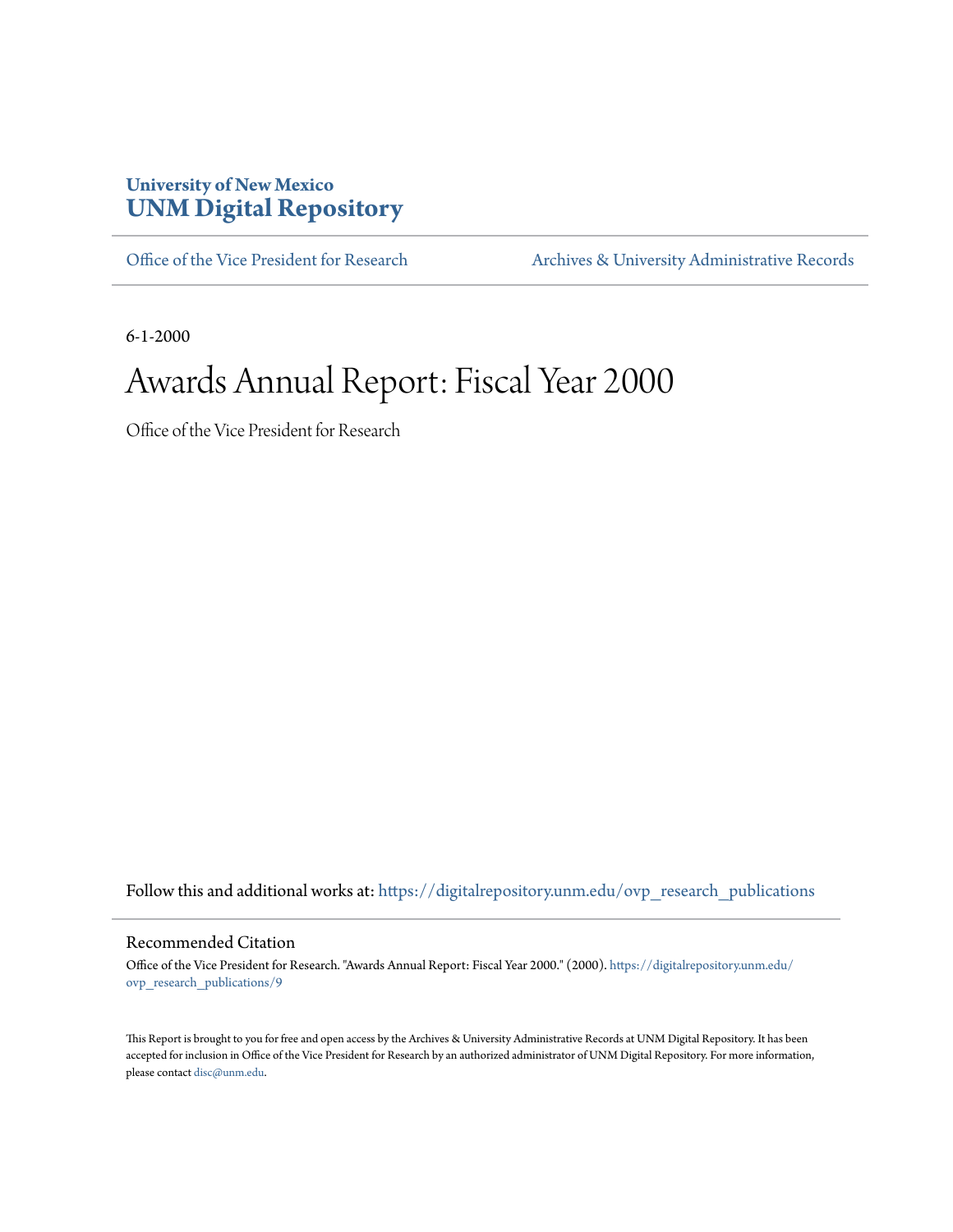The University of New Mexico

# *fy 00* Awards Annual Report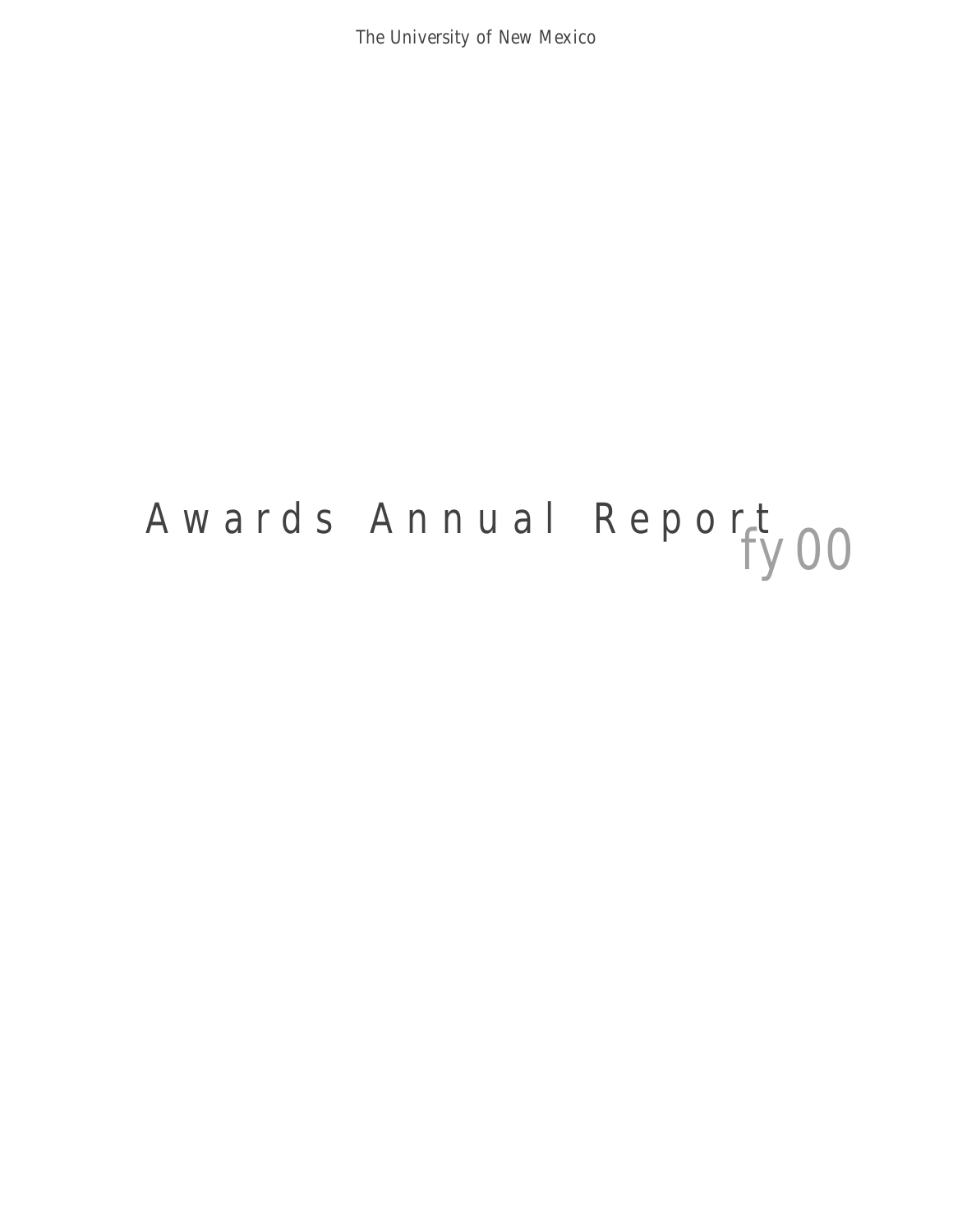On the Cover: *Cone,* 1933, by Raymond Jonson. Bequest of Raymond Jonson, Collection of Jonson Gallery of the University of New Mexico Art Museums, Albuquerque.

*Awards Annual Report FY00* is published by the Office of Research Services under the direction of the Vice Provost for Research.

> Office of Research Services The University of New Mexico Scholes Hall, Room 102 Albuquerque, NM 87131

505/277-2256 email: ors@unm.edu World Wide Web site: http://www.unm.edu/~ors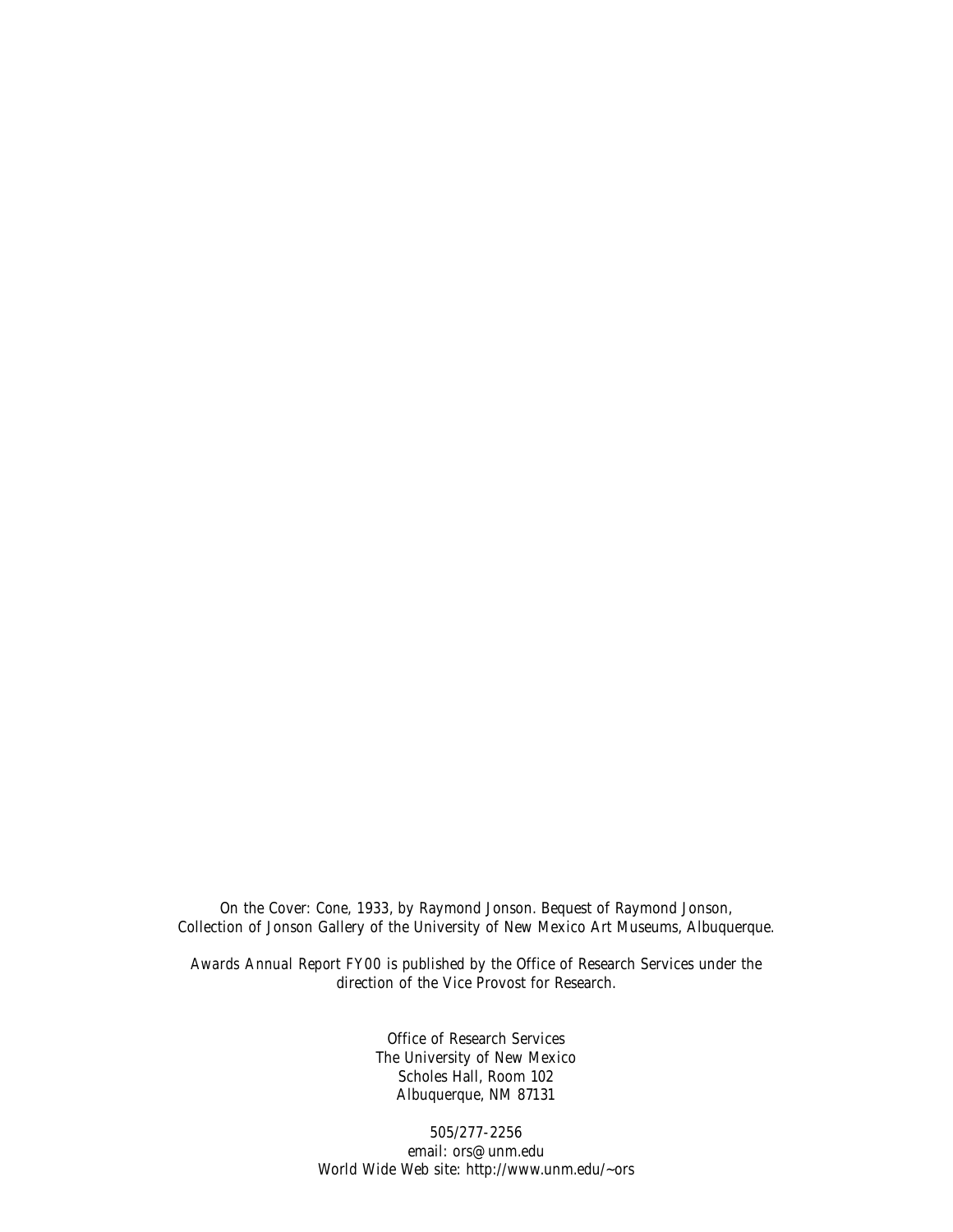#### Message FROM THE VICE PROVOST FOR RESEARCH



It is a pleasure for me to release this 2000 annual report, which summarizes the University of New Mexico's (UNM) sponsored activities for fiscal year 2000 (i.e., July t is a pleasure for me to release this 2000 annual report, which summarizes the 1, 1999 - June 30, 2000, FY00). The purpose of this report is to present statistics of FY99 sponsored research, public service and instruction efforts at the main campus and Health Sciences Center (HSC). UNM, a Carnegie Doctoral/Research University-Extensive, is ranked in the top 60 of the nation's public universities and colleges, based on annual research and development (R&D) expenditures (see p. 11).

UNM faculty have continued their commitment to excellence by seeking sponsored project support and producing scholarly and creative works. While the majority of

research at UNM is faculty based, there is a noticeable level of activity which involve non-faculty initiatives. The scholarly and creative works are listed in *Faculty Publications and Creative Works* and the details of contract and grant activities are compiled in the *Contract and Grant Awards Report,* both of which are published annually by the Office of Research Services.

The awards received for FY00 total \$217.4M, of which \$139.9M is attributed to the main campus. These awards assist in providing resources that are necessary to improve the quality of research and teaching at UNM. They also enhance the opportunities for students to be trained in state-of-the-art laboratories in a variety of disciplines.

UNM centers continue to flourish and promote interdisciplinary research. They acquired \$33.7M in awards and were responsible for supporting numerous faculty, staff and students from a broad spectrum of disciplines on campus.

Terminology pertinent to this report include the following: *contract and grant* (C&G) awards — new funds that were acquired during FY00; *expenditures* — expenses incurred with respect to C&G awards in effect during FY00; *facilities and administrative costs* (F&A), formerly known as indirect costs (IDC) — overhead funds that were generated as a result of expenditures incurred during FY00.

Please join me in thanking our dedicated faculty, staff and students involved in the research, public service and instruction efforts at UNM. It is their successful endeavors that enhance UNM's visibility at the national and international levels, as well as contribute to the economic growth of New Mexico and the region. Thanks are also due to a number of individuals who have helped in preparing this report. In particular, I would like to acknowledge the efforts of Denise Wallen, Ann Powell and Valerie Roybal of the Office of Research Services, Marcia Sletten and Lee Gulbransen of the Health Sciences Center, and Roland Wildman of the Center for High Technology Materials.

As always, I welcome your comments and questions with respect to this annual report, and other issues related to research activities at UNM.

John K. Mc Jwee

John K. McIver Interim Vice Provost for Research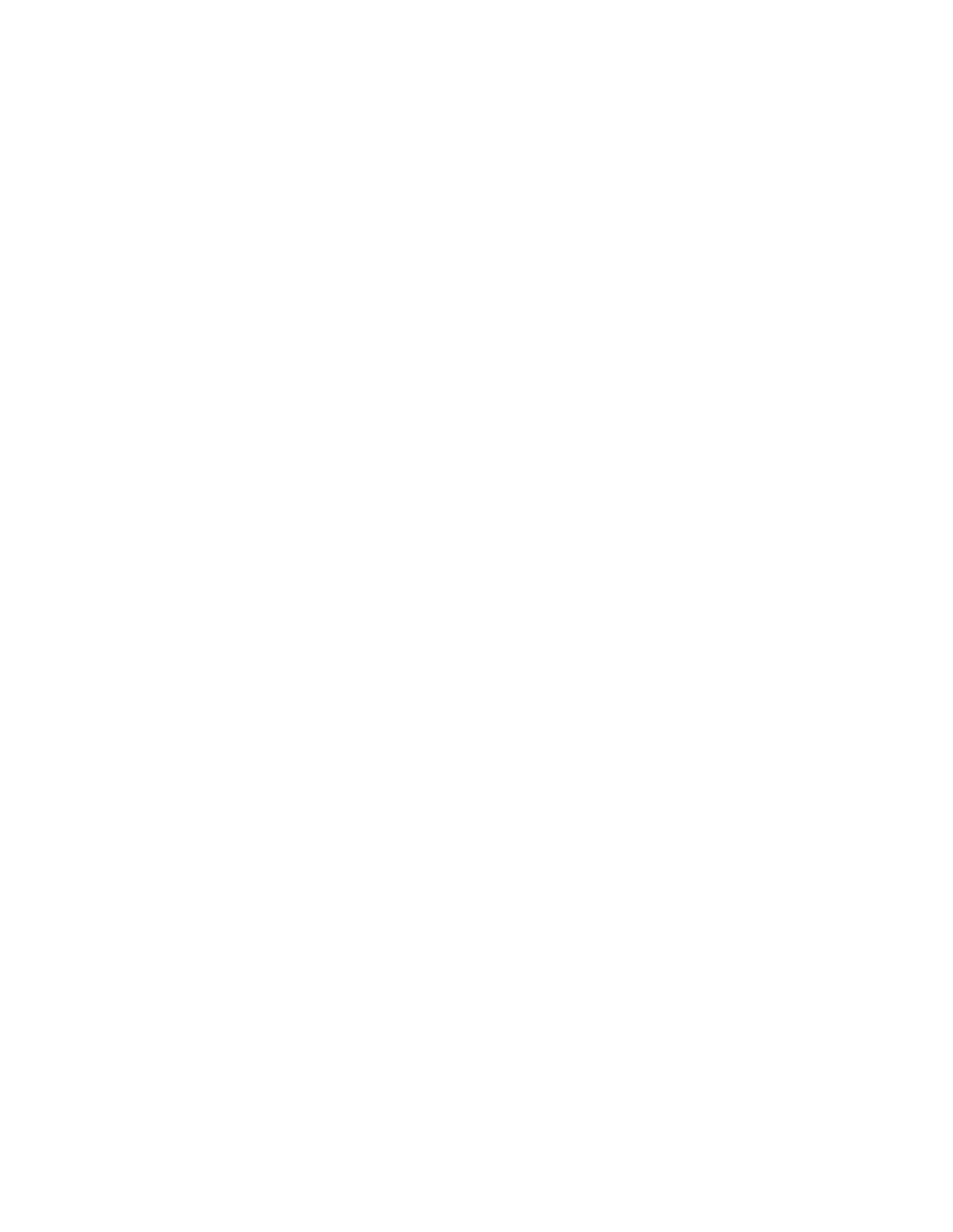## Contents

| <b>SUMMARY</b>                                                                                                                                                                                 | 7  |
|------------------------------------------------------------------------------------------------------------------------------------------------------------------------------------------------|----|
| Figure 1: Summary FY99 - FY00                                                                                                                                                                  |    |
| STATISTICS SUMMARY: CONTRACT AND GRANT AWARDS AND FUNDING SOURCES FYOO                                                                                                                         | 9  |
| Table 1a: Total C&G Awards (UNM)                                                                                                                                                               |    |
| Table 1b: Source of C&G Awards (UNM)                                                                                                                                                           |    |
| Table 1c: Source of C&G Awards (Main Campus)                                                                                                                                                   |    |
| Table 1d: Source of C&G Awards (HSC)                                                                                                                                                           |    |
| STATISTICS SUMMARY: FUNDING CATEGORIES FYOO                                                                                                                                                    | 10 |
| Table 2: Funding Category and Totals (Main Campus, HSC, UNM)                                                                                                                                   |    |
| <b>NATIONAL RANKINGS</b>                                                                                                                                                                       | 11 |
| Table 3: UNM's Ranking for Total R&D Expenditures Compared to all Universities and Colleges:                                                                                                   |    |
| FY95 - FY99                                                                                                                                                                                    |    |
| Table 4: UNM's Ranking for Total R&D Expenditures Compared to all Public Universities and Colleges:<br>FY95 - FY99                                                                             |    |
| Table 5: Total R&D Expenditures at Universities and Colleges: FY95 - FY99                                                                                                                      |    |
| Table 6: R&D Expenditures at Public Universities and Colleges, by Source of Funds: FY99                                                                                                        |    |
| Table 7: Federal Obligations for Science and Engineering Research and Development to the 100 Universities<br>and Colleges Receiving the Largest Amounts, Ranked by Total Amount Received: FY99 |    |
| Table 8: Federal Obligations for Science and Engineering to the 100 Universities and Colleges<br>Receiving the Largest Amounts, Ranked by Total Amount Received in FY99: FY95 - FY99           |    |
| <b>UNM FIGURES</b>                                                                                                                                                                             | 16 |
| Figure 2: Contract and Grant Awards by Source of Funds FY00                                                                                                                                    |    |
| Figure 3: Breakdown of Federal Funds FY00                                                                                                                                                      |    |
| Figure 4: Contract and Grant Awards by Unit FY00                                                                                                                                               |    |
| Figure 5: Total Contract and Grant Awards Ten Year History FY91 - FY00                                                                                                                         |    |
| Figure 6: Contract and Grant Expenditures by Unit FY00                                                                                                                                         |    |
| Figure 7: Total Contract and Grant Expenditures Ten Year History FY91 - FY00                                                                                                                   |    |
| Figure 8: Proposals by Unit FY00                                                                                                                                                               |    |
| Figure 9: Facilities and Administrative (F+A) Costs Generated by Unit FY00                                                                                                                     |    |
| <b>AWARDS</b>                                                                                                                                                                                  | 20 |
| Table 9: Award Dollars FY91 - FY00                                                                                                                                                             |    |
| Table 10: Award Dollars by Source of Funds FY99 - FY00                                                                                                                                         |    |
| Table 11: Award Dollars by Campus Area FY99 - FY00                                                                                                                                             |    |
| Table 12: Award Dollars by Source of Funds: Funds Distribution FY00                                                                                                                            |    |
| Table 13: Awards by Campus Area FY00                                                                                                                                                           |    |
| Table 14: Funding Agencies Providing More Than \$2M in Support FY00                                                                                                                            |    |
| Figure 10: Funding Agencies Providing More Than \$2M FY00                                                                                                                                      |    |
| Figure 11: Contract and Grant Awards by Centers/Institutes II and III FY00                                                                                                                     |    |
|                                                                                                                                                                                                |    |

Figure 12: Contract and Grant Awards for Centers/Institutes II and III by PI's Department FY00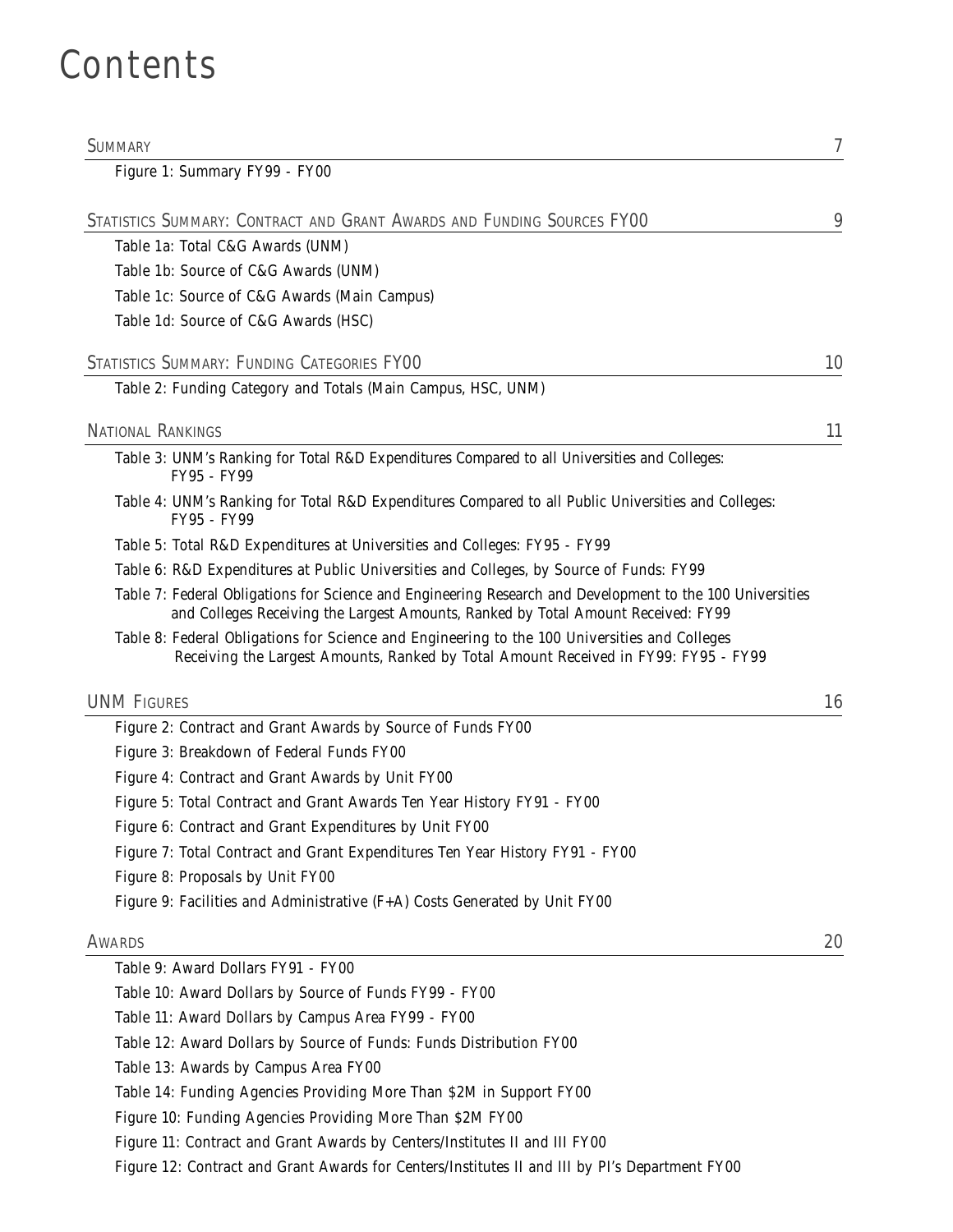| Figure 13: Five Year Funding Trends by Source of Funds: Federal Awards FY96 - FY00                  |    |
|-----------------------------------------------------------------------------------------------------|----|
| Figure 14: Five Year Funding Trends by Source of Funds: Foundation Awards FY96 - FY00               |    |
| Figure 15: Five Year Funding Trends by Source of Funds: Industry Awards FY96 - FY00                 |    |
| Figure 16: Five Year Funding Trends by Source of Funds: National Lab Awards FY96 - FY00             |    |
| Figure 17: Five Year Funding Trends by Source of Funds: State Awards FY96 - FY00                    |    |
| Figure 18: Five Year Funding Trends by Source of Funds: Other Awards FY96 - FY00                    |    |
| PROPOSALS                                                                                           | 27 |
| Table 15: Proposals by Campus Area: School, College and Division FY00                               |    |
| EXPENDITURES                                                                                        | 28 |
| Table 16: UNM Contract and Grant Expenditures FY00                                                  |    |
| Figure 19: Total Expenditures by Centers/Institutes II and III FY00                                 |    |
| Figure 20: Total Expenditures by Centers/Institutes II and III Associated with PI's Department FY00 |    |
| FACILITIES AND ADMINISTRATIVE (F&A) COSTS                                                           | 30 |
| Table 17: F+A Costs Generated FY00                                                                  |    |
|                                                                                                     |    |

| <b>REFERENCES</b> | n n |
|-------------------|-----|
|                   | 36  |

APPENDIX 31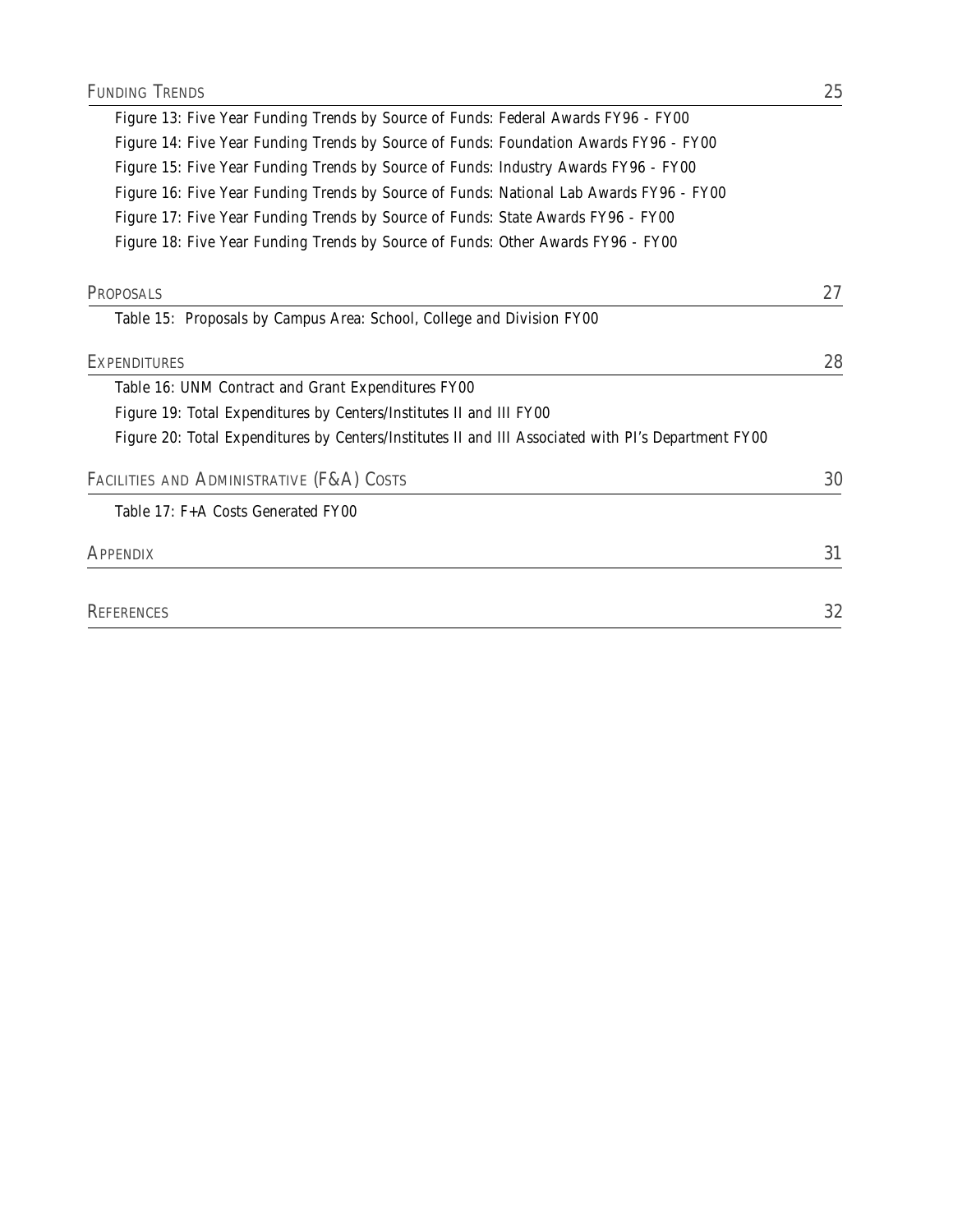#### Summary

Contract and grant (C&G) awards received by the University of New Mexico are from the federal government, state and local government, national laboratories, private and corporate foundations, industry, universities and nonprofit organizations. A breakdown of FY00 (July 1, 1999 - June 30, 2000) awards, by category is as follows:

|                                   | <b>FY99</b>   | FY00          |
|-----------------------------------|---------------|---------------|
| Research                          | \$107,446,037 | \$112,700,978 |
| <b>Instruction &amp; Training</b> | 11,570,128    | 22,868,367    |
| Public Service & Other            | 70,993,120    | 50,174,278    |
| Fellowships                       | 510,434       | 762,477       |
| <b>Financial Aid</b>              | 28,107,829    | 30,877,026    |
| <b>Total</b>                      | \$218,627,548 | \$217,383,126 |

#### Figure 1: Summary FY99 - FY00



Type of Funding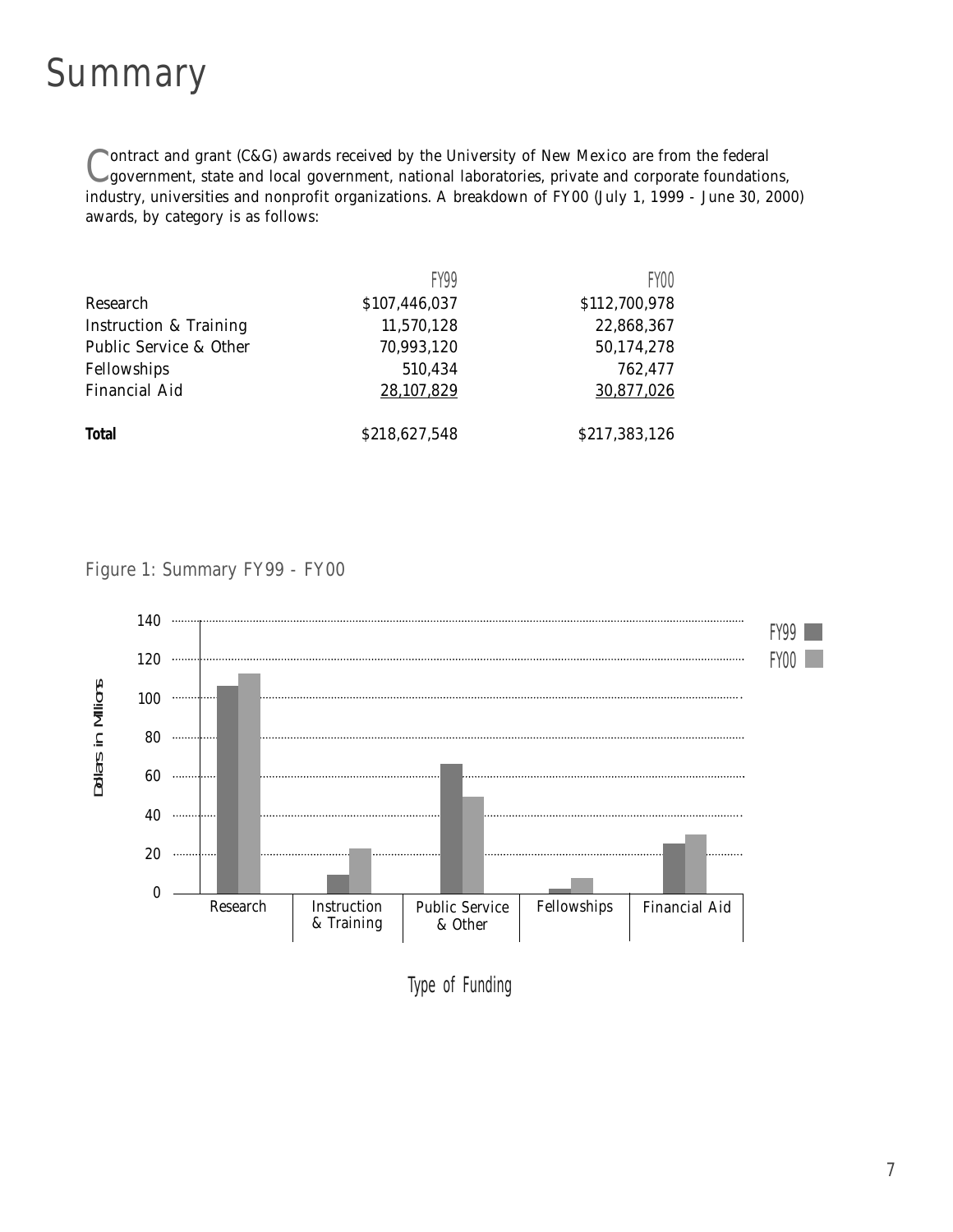## Summary

he FY00 total for external sponsored support to the University of New Mexico is \$217.4 million. As in the past, the federal government remains the primary source of UNM sponsored projects and represents 57% of sponsored support at UNM. State funding represents 17% of sponsored support. Funding from the national laboratories represents 3% of total sponsored support. Foundation support contributes to 2% of sponsored funds. Industry accounted for 7% of total sponsored support. Other support, which includes funds from universities, nonprofit organizations, local schools and foreign entities accounted for 14% of sponsored support.

The largest sponsor was the U.S. Department of Health and Human Services, followed by the State of New Mexico, the U.S. Department of Education, the U.S. Air Force, and the National Science Foundation. Foundations, industry and local/state government continue to play an important ongoing role for UNM's sponsored activities.

The total number of contracts and grants in FY00 is 1,510 and a total of 691 UNM principal investigators received awards. Of the colleges and schools, the School of Medicine had the largest amount of outside funding; the second was the College of Arts and Sciences, followed by the School of Engineering and the College of Education. Other significant support was distributed among the remaining colleges and schools, institutes, centers and programs.

*Tables 1a* through *1d* and *Table 2* summarize statistics pertaining to funding sources with respect to C&G awards for the main campus as well as the Health Sciences Center (HSC).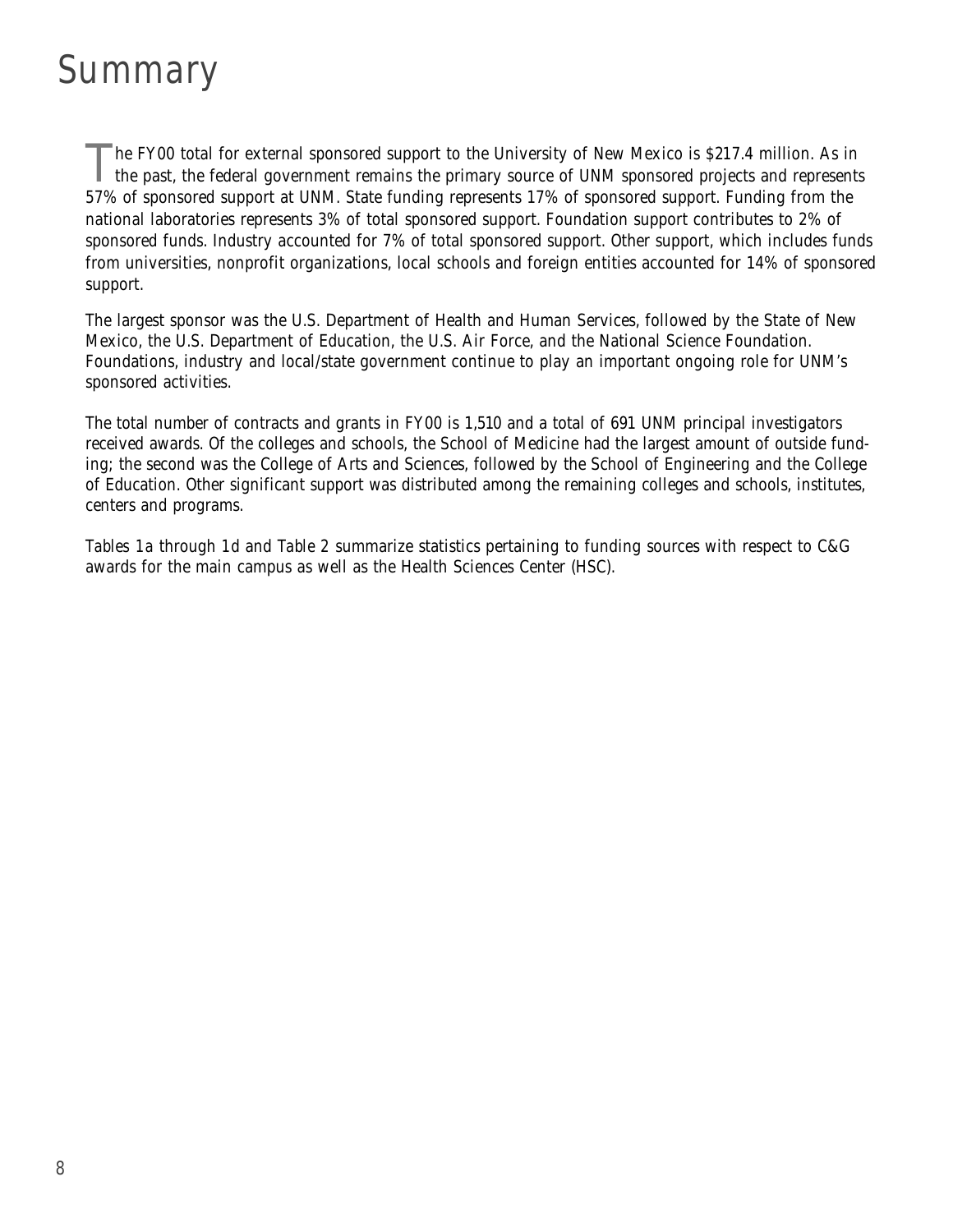## Statistics Summary

CONTRACT AND GRANT AWARDS AND FUNDING SOURCES FY00

| Percentage of Total C&G Awards                  |  |
|-------------------------------------------------|--|
| \$217.4M                                        |  |
| \$139.9M (64%)<br>Total C&G Awards: Main Campus |  |
| \$77.5M (36%)                                   |  |
|                                                 |  |

| Table 1b<br>Source of C&G Awards (UNM) | Percentage of Total C&G Awards<br>[Total: \$217.4M] |
|----------------------------------------|-----------------------------------------------------|
| Foundations                            | 2%                                                  |
| Federal                                | 57%                                                 |
| Industry                               | 7%                                                  |
| <b>National Laboratories</b>           | 3%                                                  |
| State of New Mexico                    | 17%                                                 |
| <b>Other</b>                           | 14%                                                 |

Table 1c

| Source of C&G Awards (Main Campus) | Percentage of Total C&G Awards |
|------------------------------------|--------------------------------|
|                                    | [Total: \$139.9M]              |
| Foundations                        | 1%                             |
| Federal                            | 60%                            |
| Industry                           | 6%                             |
| National Laboratories              | 4%                             |
| <b>State of New Mexico</b>         | 15%                            |
| <b>Other</b>                       | 14%                            |

| Table 1d                     |                                |
|------------------------------|--------------------------------|
| Source of C&G Awards (HSC)   | Percentage of Total C&G Awards |
|                              | [Total: \$77.5M]               |
| Foundations                  | 4%                             |
| Federal                      | 51%                            |
| Industry                     | 10%                            |
| <b>National Laboratories</b> | 1%                             |
| <b>State of New Mexico</b>   | 19%                            |
| <b>Other</b>                 | 15%                            |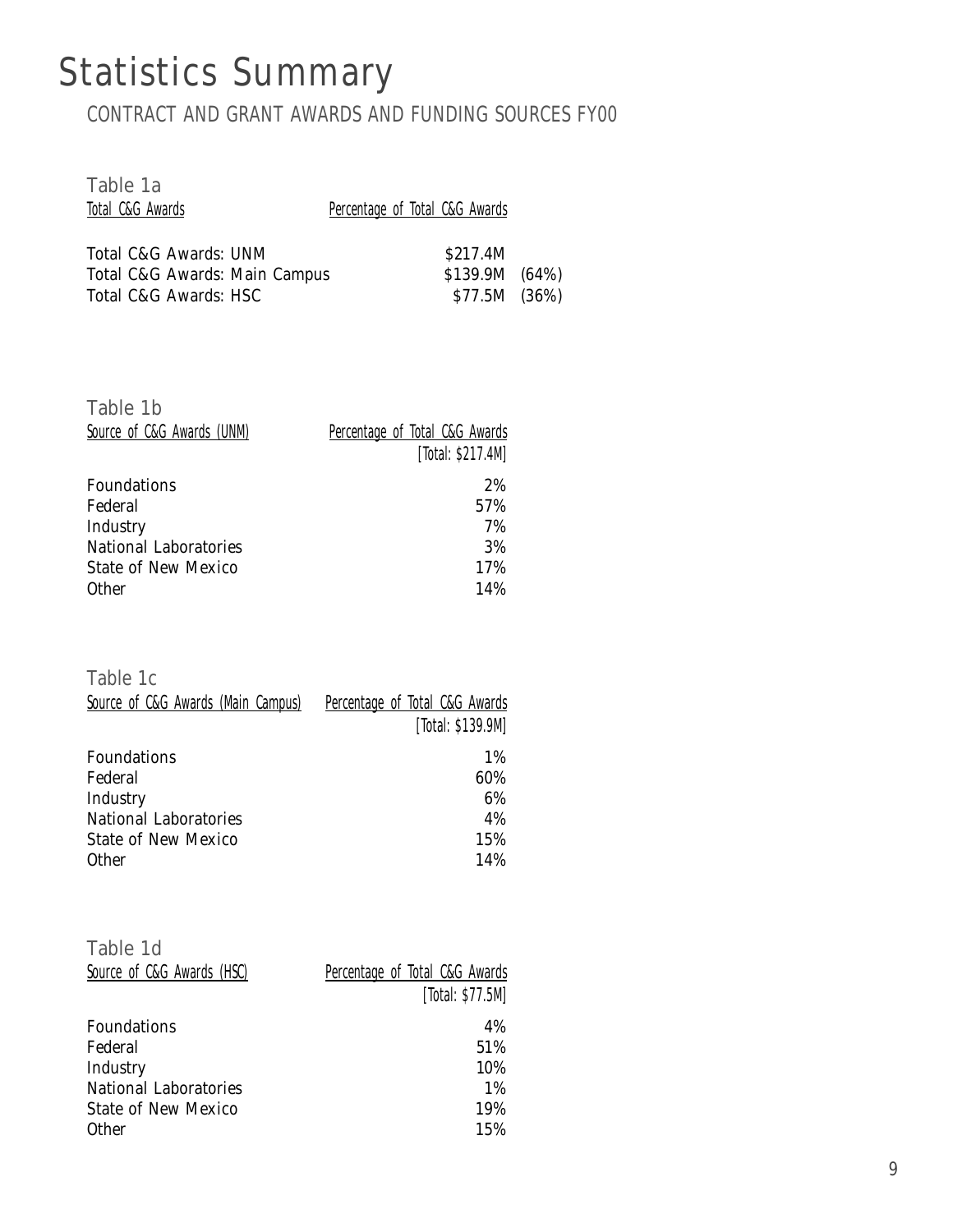# Statistics Summary

FUNDING CATEGORIES FY00

| Table 2                 |                   |                  |                   |
|-------------------------|-------------------|------------------|-------------------|
| <b>Funding Category</b> | Main Campus       | <u>HSC</u>       | UNM               |
|                         | [Total: \$139.9M] | [Total: \$77.5M] | [Total: \$217.4M] |
| Research                | 51%               | 52%              | 52%               |
| <b>Public Service</b>   | 23%               | 46%              | 23%               |
| Instruction             | 7%                | 2%               | 10%               |
| Fellowships             | ${<}1\%$          | ${<}1\%$         | $< 1\%$           |
| <b>Financial Aid</b>    | 19%               | ${<}1\%$         | 14%               |
|                         |                   |                  |                   |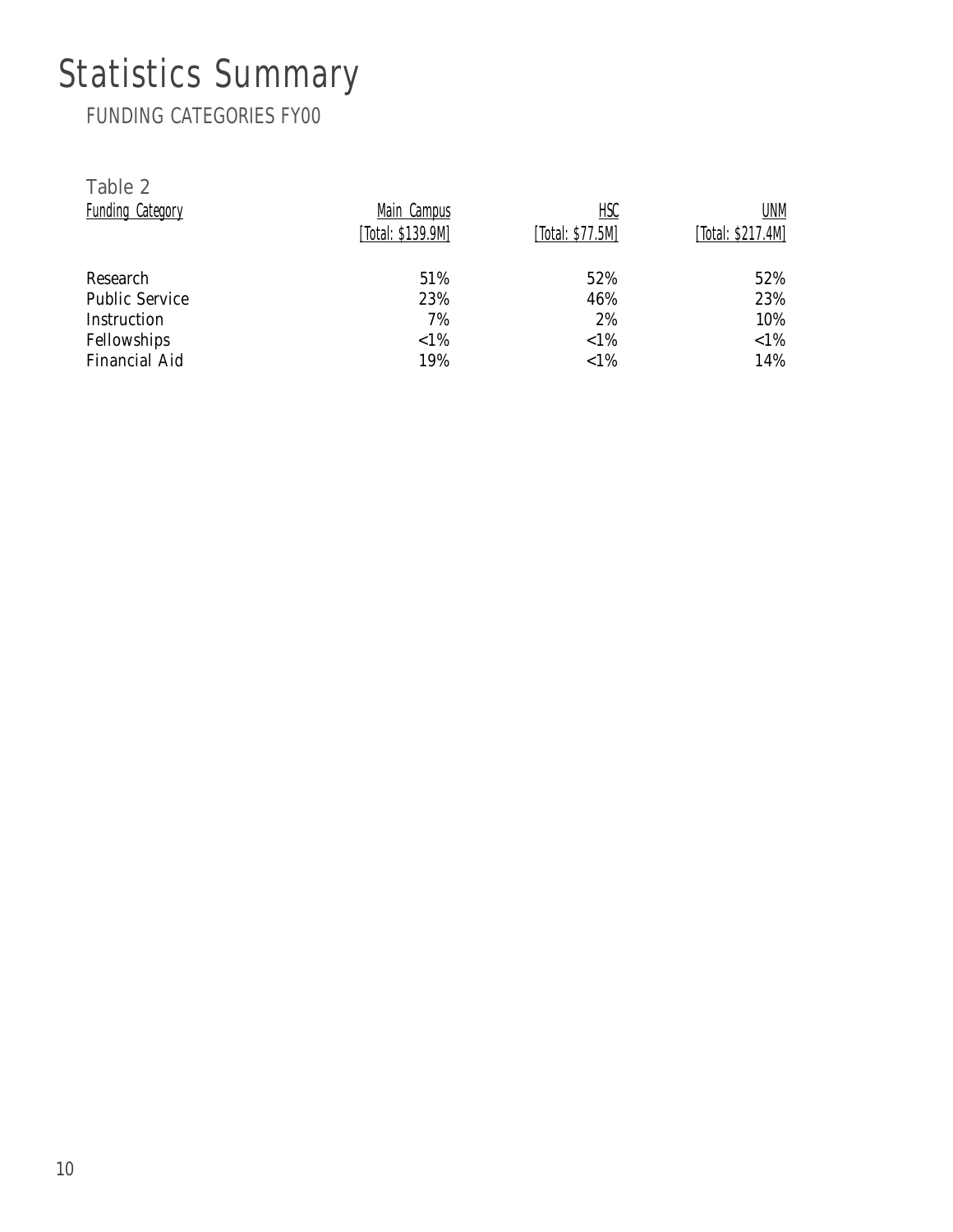## National Rankings

he National Science Foundation (NSF) maintains data on research and development (R&D) expenditures in science and engineering for the nation's universities. R&D expenditures are from all sources of funding: federal, state, local, industrial, foundation, internal and miscellaneous. *Tables 3* and *4,* below, show UNM's ranking since FY95 based on this NSF data.

*Tables 5* through *8* detail UNM's placement within the individual rankings of the top colleges and universities according to the latest available NSF surveys of expenditures and obligations. An assortment of pie charts and bar diagrams are presented in *Figures 2* through *20*.

Table 3: UNM's Ranking for R&D Expenditures at Universities and Colleges: FY95 - FY99

| Year        | <b>Ranking</b> |
|-------------|----------------|
| <b>FY99</b> | 82             |
| <b>FY98</b> | 75             |
| <b>FY97</b> | 74             |
| <b>FY96</b> | 69             |
| <b>FY95</b> | 55             |

Table 4: UNM's Ranking for Total R&D Expenditures at Public Universities and Colleges: FY95 - FY99

| Year        | Ranking |
|-------------|---------|
| <b>FY99</b> | 56      |
| <b>FY98</b> | 52      |
| <b>FY97</b> | 50      |
| <b>FY96</b> | 47      |
| <b>FY95</b> | 37      |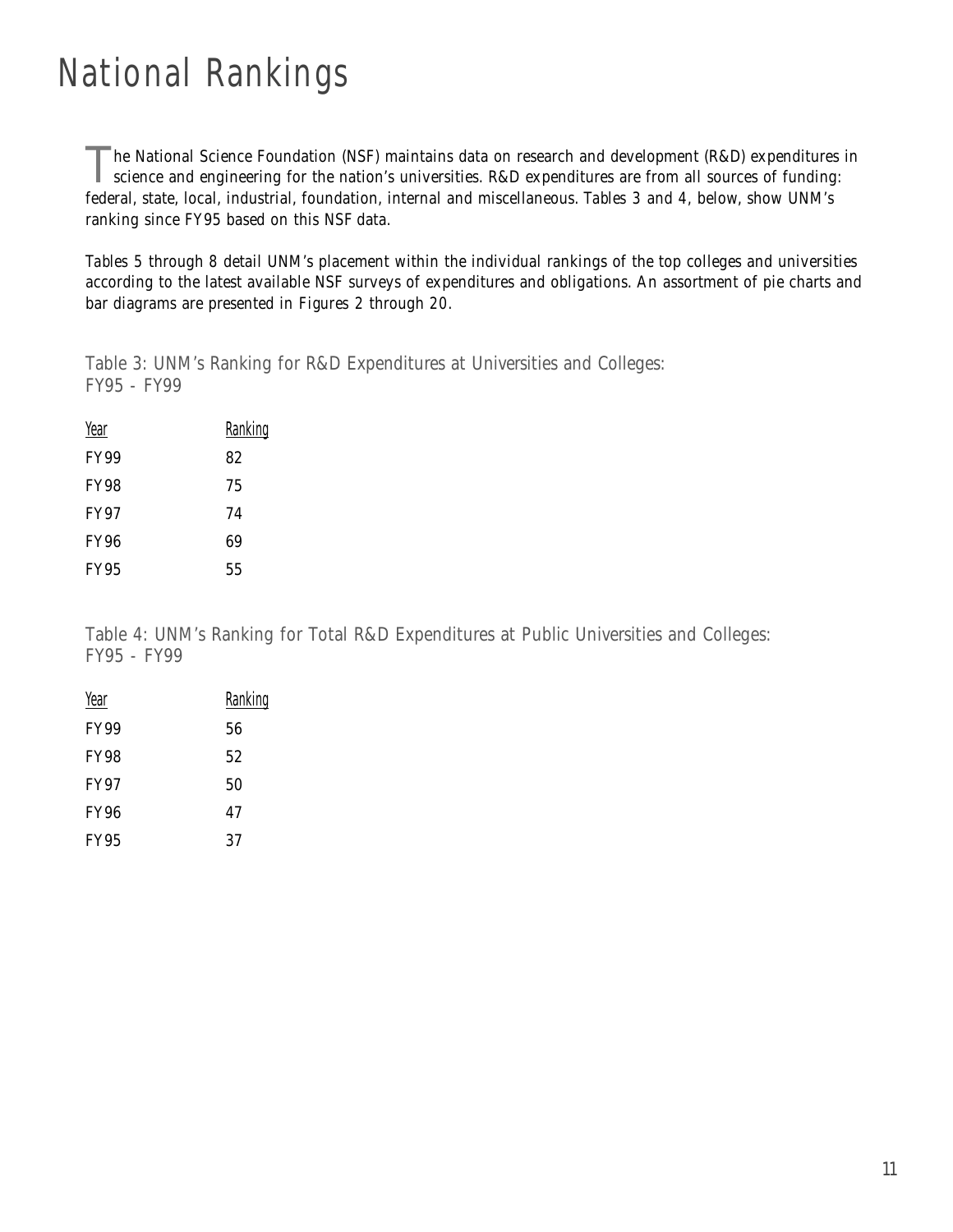Table 5: Total R&D Expenditures at Universities and Colleges: FY95 - FY99 [Dollars in Thousands]\*

| <b>Institution/Ranking</b>           | 1999       | 1998       | 1997       | 1996       | <u>1995</u> |
|--------------------------------------|------------|------------|------------|------------|-------------|
| <b>Total, All Institutions</b>       | 27,489,061 | 25,837,199 | 24,338,253 | 23,035,265 | 22,161,451  |
| 71 U of MD Baltimore                 | 140,903    | 143,321    | 134,808    | 122,207    | 107,874     |
| 72 University of Miami               | 139,608    | 136,972    | 135,888    | 130,056    | 128,736     |
| 730regon State University            | 139,285    | 138,240    | 131,467    | 131,334    | 123,402     |
| 74 University of Connecticut         | 134,986    | 134,448    | 140,840    | 147,522    | 139,956     |
| 75 University of Kansas              | 132,752    | 117,115    | 108,893    | 100,649    | 100,702     |
| 76 U of Nebraska Lincoln             | 131,046    | 118,857    | 117,100    | 102,460    | 107,721     |
| 77 Mt Sinai School of Med            | 127,765    | 109,448    | 94,776     | 92,405     | 92,008      |
| 78 U Med & Dent NJ                   | 126,277    | 114,491    | 110,383    | 98,535     | 96,365      |
| 79 Princeton University <sup>2</sup> | 124,237    | 115,996    | 114,549    | 112,380    | 104,157     |
| 80 U of South Florida                | 123,961    | 104,325    | 99,649     | 94,157     | 92,758      |
| <b>Total 1st 80 Institutions</b>     | 20,146,831 | 18,794,109 | 17,643,291 | 16,624,127 | 16,018,237  |
| 81 The Rockefeller U                 | 121,519    | 115,494    | 109,999    | 105,595    | 99,348      |
| 82 University of New Mexico 115,850  |            | 125,910    | 116,152    | 116,618    | 129,354     |
| 83 Oregon Health Sciences U          | 112,197    | 105,208    | 98,319     | 80,333     | 74,726      |
| 84 Yeshiva University                | 111,771    | 99,000     | 96,819     | 91,430     | 94,739      |
| 85 Georgetown University             | 111,426    | 116,611    | 119,114    | 112,582    | 102,421     |
| 86 Mississippi State U               | 110,896    | 100,410    | 84,157     | 84,124     | 72,145      |
| 87 Arizona State University          | 107,184    | 92,019     | 80,740     | 84,653     | 77,009      |
| 88 U of South Carolina               | 105,835    | 92,785     | 77,855     | 78,619     | 79,710      |
| 89 UT-Houston HSC                    | 105,307    | 101,993    | 95,638     | 82,803     | 74,644      |
| 90 U CA Santa Barbara                | 104,561    | 96,034     | 91,149     | 91,284     | 78,737      |
| <b>Total 1st 90 Institutions</b>     | 21,253,377 | 19,839,573 | 18,613,233 | 17,552,168 | 16,901,090  |

*Source: National Science Foundation/SRS, Survey of Scientific and Engineering Expenditures at Universities and Colleges, Fiscal Year 1999.*

\* Federal expenditures represents the dollar amount reported by each institution to NSF.

2 These data do not include R&D expenditures at university-associated federally funded research and development centers.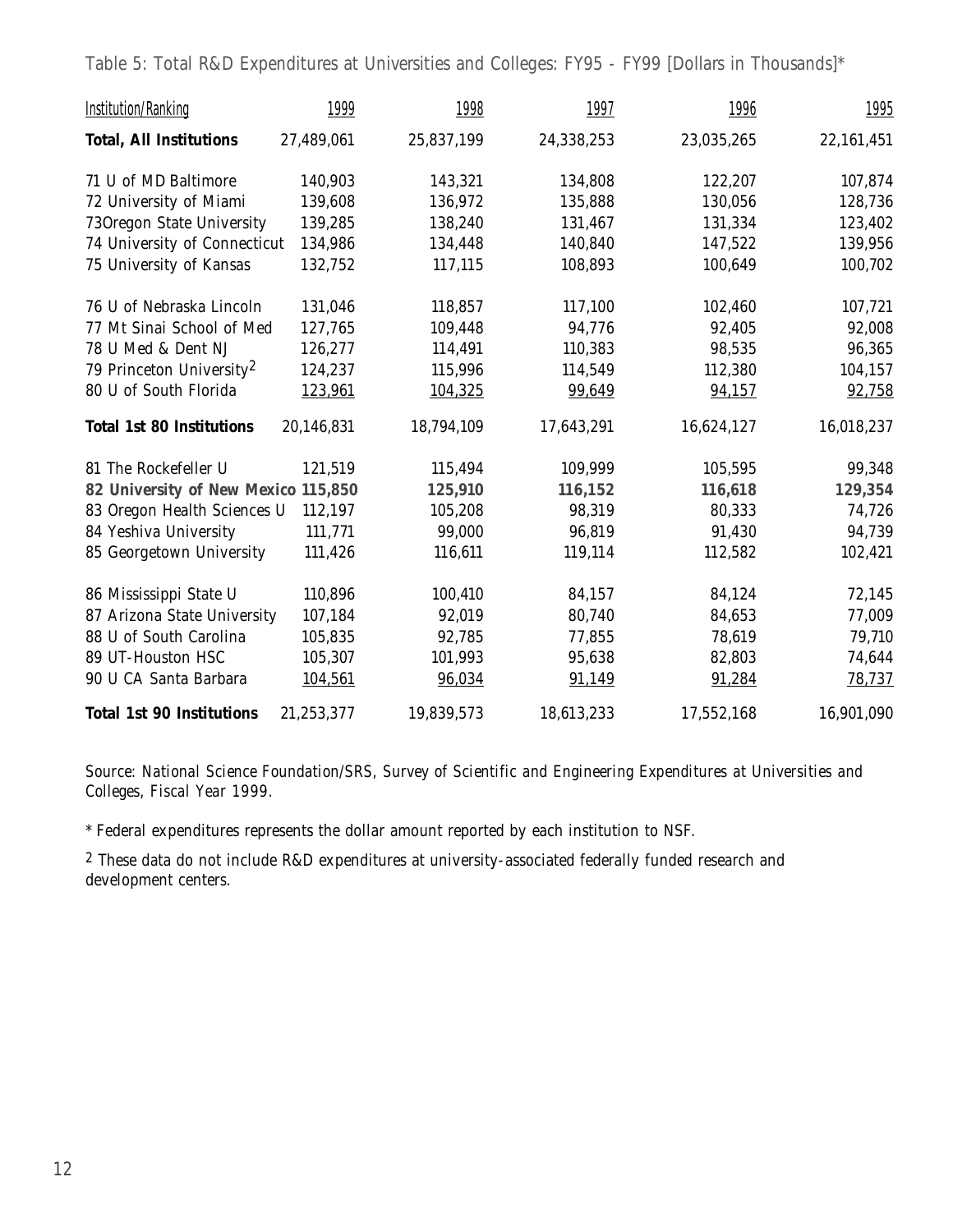Table 6: R&D Expenditures at Public Universities and Colleges by Source of Funds: FY99 [Dollars in Thousands]\*

| <b>Institution/Ranking</b>          | Total      | Federal Govt. | State & Local | Industry  | Institutional | Other            |
|-------------------------------------|------------|---------------|---------------|-----------|---------------|------------------|
|                                     |            |               | Govts.        |           | <b>Funds</b>  |                  |
| <b>Total, All Institutions</b>      | 18,628,230 | 9,667,129     | 1,851,683     | 1,356,583 | 4,528,550     | 1,224,285        |
| 41 University of Utah               | 153,843    | 111,716       | 2,025         | 8,951     | 22,678        | 8,473            |
| 42 University of Cincinnati         | 153,002    | 100,325       | 4,053         | 5,989     | 32,880        | 9,755            |
| 43 Colorado State University        | 150,281    | 91,943        | 16,776        | 7,213     | 34,342        | 7                |
| 44 U of Missouri Columbia           | 149,002    | 53,875        | 17,031        | 3,832     | 67,631        | 6,633            |
| 45 SUNY Stony Brook                 | 148,982    | 93,937        | 3,164         | 7,416     | 38,384        | 6,081            |
| 46 Wayne State University           | 146,832    | 57,610        | 12,592        | 10,660    | 49,162        | 16,808           |
| 47 University of Oklahoma           | 142,085    | 57,589        | 15,803        | 7,756     | 45,402        | 15,535           |
| 48 U CA Irvine                      | 141,842    | 75,505        | 4,418         | 16,539    | 28,079        | 17,301           |
| 49 U of MD Baltimore                | 140,903    | 84,516        | 24,396        | 11,572    | 9,418         | 11,001           |
| 50 Oregon State University          | 139,285    | 81,649        | 28,847        | 211       | 24,395        | 4,183            |
| <b>Total 1st 50 Institutions</b>    | 12,751,468 | 6,736,860     | 1,218,108     | 942,776   | 2,989,864     | 863,860          |
| 51 University of Connecticut        | 134,986    | 55,496        | 10,224        | 10,355    | 48,089        | 10,822           |
| 52 University of Kansas             | 132,752    | 57,272        | 11,363        | 14,393    | 36,465        | 13,259           |
| 53 U of Nebraska Lincoln            | 131,046    | 36,977        | 4,297         | 5,466     | 77,554        | 6,752            |
| 54 U Med & Dent NJ                  | 126,277    | 61,730        | 8,406         | 10,736    | 35,051        | 10,354           |
| 55 U of South Florida               | 123,961    | 42,005        | 7,499         | 6,236     | 57,058        | 11,163           |
| 56 University of New Mexico 115,850 |            | 84,976        | 2,307         | 2,940     | 21,869        | 3,758            |
| 57 Oregon Health Sci U              | 112,197    | 76,033        | 3,366         | 7,854     | 15,483        | 9,461            |
| 58 Mississippi State U              | 110,896    | 46,528        | 26,461        | 7,892     | 30,015        | $\boldsymbol{0}$ |
| 59 Arizona State U                  | 107,184    | 53,905        | 2,116         | 4,267     | 44,231        | 2,665            |
| 60 U of South Carolina              | 105,835    | 48,490        | 3,649         | 2,176     | 47,497        | 4,023            |
| <b>Total 1st 60 Institutions</b>    | 13,952,452 | 7,300,272     | 1,297,796     | 1,015,091 | 3,403,176     | 4,023            |

*Source: National Science Foundation/SRS, Survey of Scientific and Engineering Expenditures at Universities and Colleges, Fiscal Year 1999.*

\* Federal expenditures represents the dollar amount reported by each institution to NSF.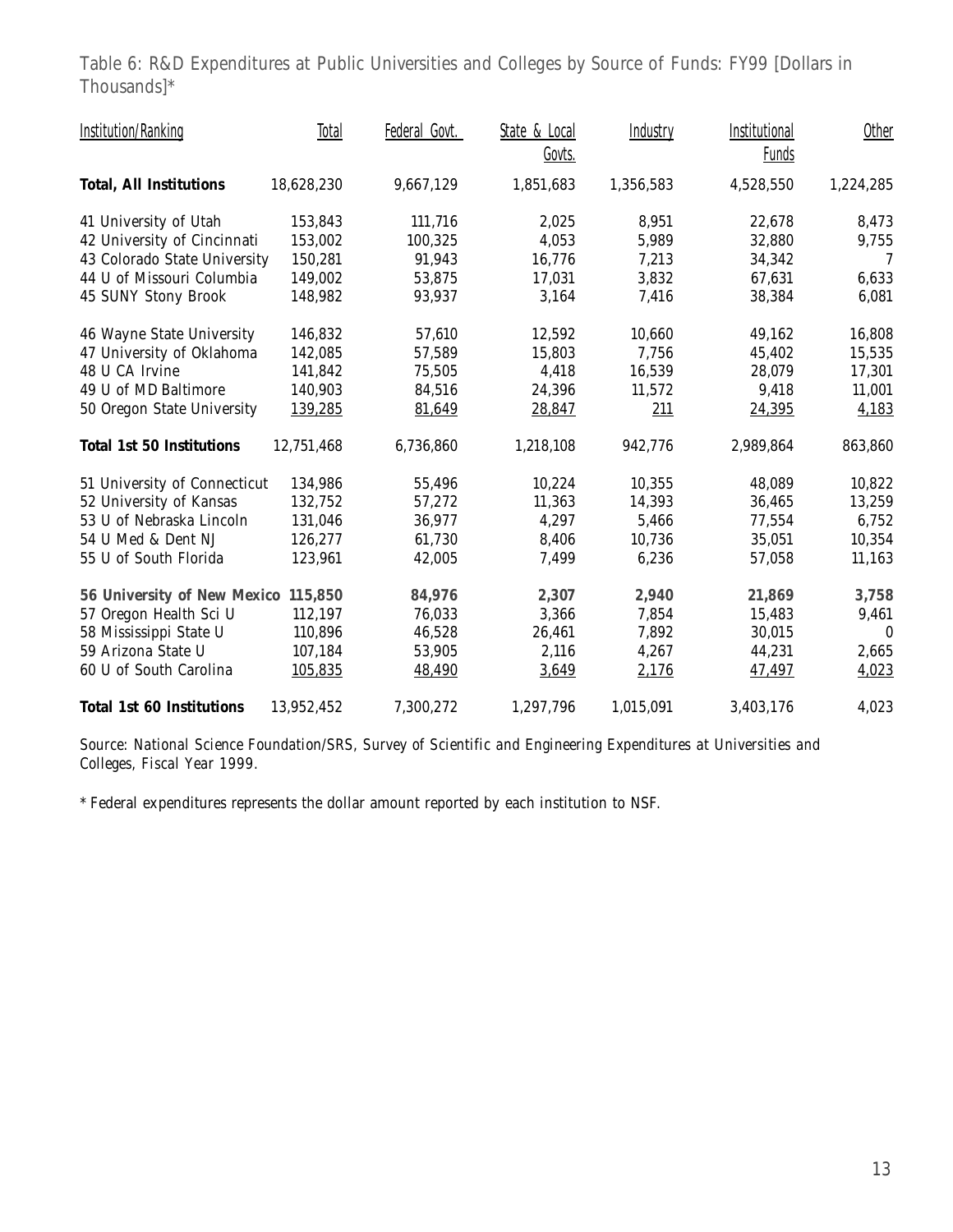Table 7: Federal Obligations for Science and Engineering Research and Development to the 100 Universities and Colleges Receiving the Largest Amounts, Ranked by Total Amount Received: FY99 [Dollars in Thousands]\*

| <b>Institution/Ranking</b>     | \$ Amount  |
|--------------------------------|------------|
| <b>Total, All Institutions</b> | 15,569,904 |
| 71 U of TX Houston Hlth Sci    | 65,817     |
| 72 Georgia Institute of Tech   | 64,448     |
| 73 University of New Mexico    | 63,811     |
| 74 Colorado State University   | 63,557     |
| 75 NC State U                  | 61,998     |
| 76 Wayne State University      | 60,993     |
| 77 Thomas Jefferson U          | 60,941     |
| 78 Oregon Health Sciences U    | 60,846     |
| 79 U of MA Worcester           | 60,675     |
| 80 Woods Hole Ocean Inst       | 58,737     |
| Total 1st 80 institutions      | 12,006,627 |

*Source: National Science Foundation/SRS, Survey of Federal Support to Universities, Colleges, and Nonprofit Institutions, Fiscal Year 1999.*

\*Federal obligations data is submitted to NSF by federal funding agencies and represents new funds awarded for that fiscal year.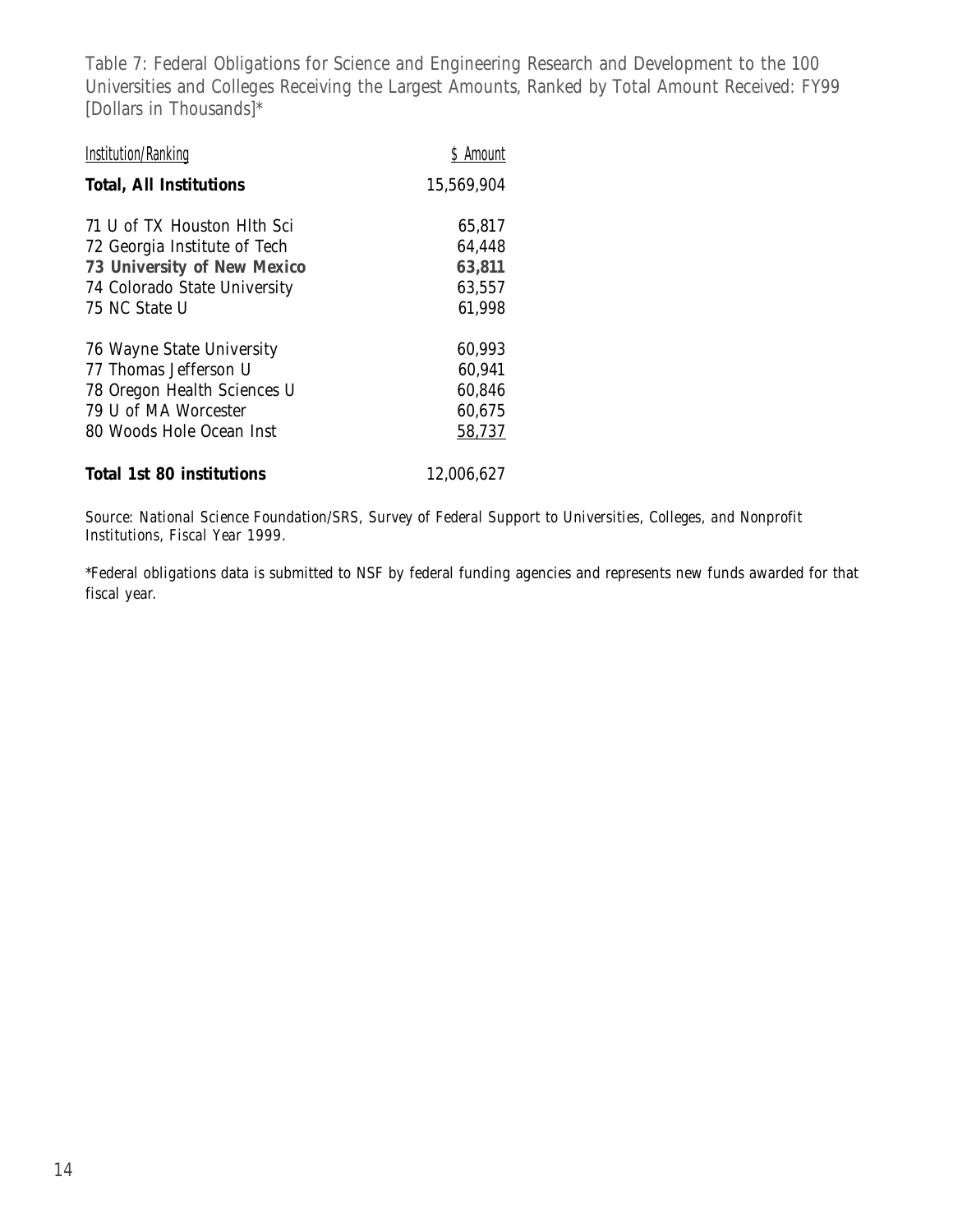Table 8: Federal Obligations for Science and Engineering to the 100 Universities and Colleges Receiving the Largest Amounts, Ranked by Total Amount Received in FY99: FY95 - FY99 [Dollars in Thousands]\*

| <b>Institution/Ranking</b>       | 1995       | 1996       | 1997       | 1998       | 1999       |
|----------------------------------|------------|------------|------------|------------|------------|
| <b>Total, All Institutions</b>   | 14,461,050 | 14,449,919 | 15,095,984 | 16,093,819 | 18,057,927 |
| 61 U of Kentucky All Cmp         | 66,336     | 70,192     | 75,649     | 74,704     | 89,913     |
| 62 U of MD Baltimore             | 69,262     | 71,966     | 73,372     | 84,641     | 89,547     |
| 63 Georgia Inst of Technology    | 100,650    | 92,333     | 89,504     | 90,742     | 88,607     |
| 64 NC State U                    | 85,091     | 77,041     | 79,728     | 79,368     | 87,947     |
| 65 SUNY at Stony Brook           | 75,876     | 82,702     | 83,123     | 83,338     | 87,913     |
| 66 Texas A&M U                   | 95,850     | 86,254     | 85,069     | 64,395     | 87,245     |
| 67 U TX MD Anderson Cancr        | 46,712     | 56,618     | 60,612     | 67,891     | 85,167     |
| 68 Princeton University          | 78,242     | 75,068     | 77,751     | 85,097     | 84,021     |
| 69 U of Hawaii Manoa             | 54,819     | 56,927     | 67,874     | 67,867     | 82,756     |
| 70 University of New Mexico      | 83,155     | 65,459     | 65,412     | 71,889     | 82,470     |
| <b>Total 1st 70 Institutions</b> | 10,036,270 | 10,132,666 | 10,489,274 | 11,265,866 | 12,680,522 |
| 71 Colorado State U              | 66,739     | 61,751     | 74,266     | 77,671     | 81,472     |
| 72 Oregon State U                | 84,067     | 72,435     | 73,835     | 73,770     | 75,243     |
| 73 Wake Forest University        | 54,109     | 58,588     | 55,916     | 60,836     | 74,168     |
| 74 U Med & Dent of NJ            | 49,695     | 56,845     | 62,093     | 64,763     | 74,094     |
| 75 U of TX Houston Hlth Sci      | 50,738     | 67,427     | 69,114     | 81,295     | 73,986     |
| 76 U of Cincinnati               | 54,785     | 54,965     | 55,962     | 63,268     | 72,865     |
| 77 U of CA Santa Barbara         | 63,625     | 64,254     | 64,379     | 79,201     | 72,356     |
| 78 U of Missouri Columbia        | 48,376     | 45,246     | 57,999     | 64,594     | 70,956     |
| 79 Wayne State University        | 51,023     | 59,273     | 66,419     | 66,983     | 67,177     |
| 80 University of Georgia         | 60,943     | 60,129     | 56,303     | 60,865     | 67,125     |
| <b>Total 1st 80 Institutions</b> | 10,620,370 | 10,733,579 | 11,125,560 | 11,959,112 | 13,409,964 |

*Source: National Science Foundation/SRS, Survey of Federal Support to Universities, Colleges, and Nonprofit Institutions, Fiscal Year 1999.*

\*Federal obligations data is submitted to NSF by federal funding agencies and represents new funds awarded for that fiscal year.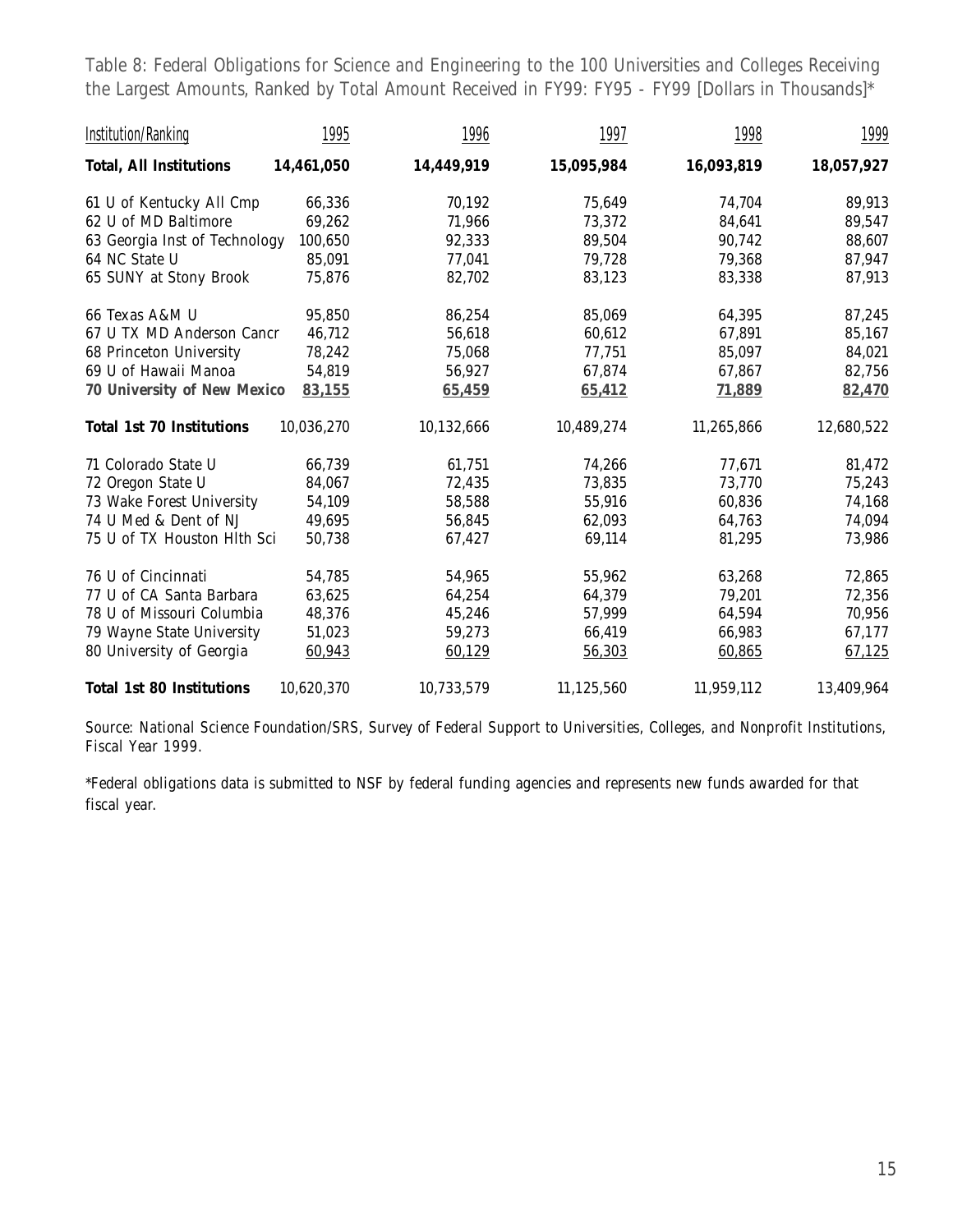# UNM Figures

Figure 2: Contract and Grant Awards by Source of Funds FY00



Figure 3: Breakdown of Federal Funds FY00

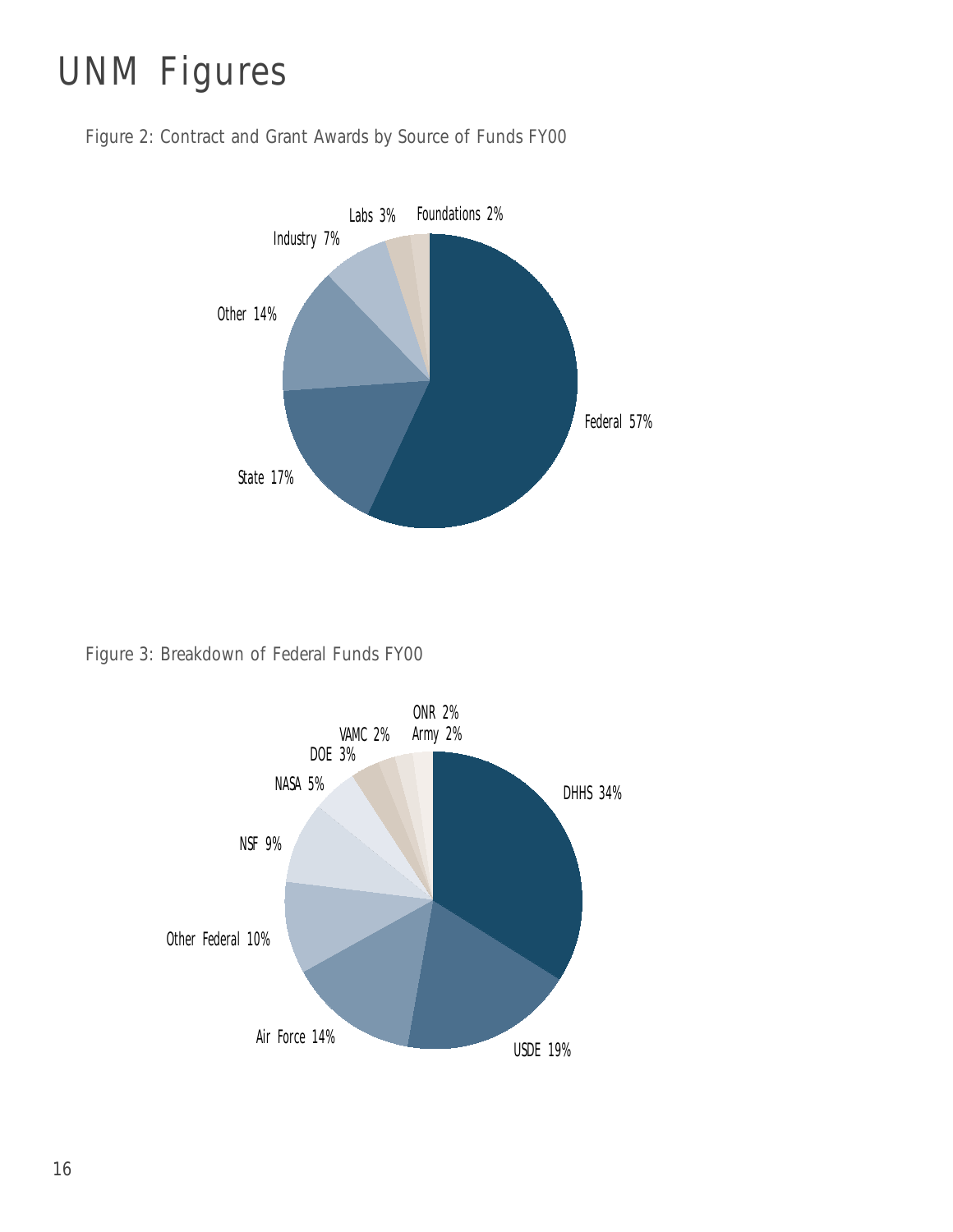

Figure 5: Total Contract and Grant Awards Ten Year History FY91 - FY00



Fiscal Years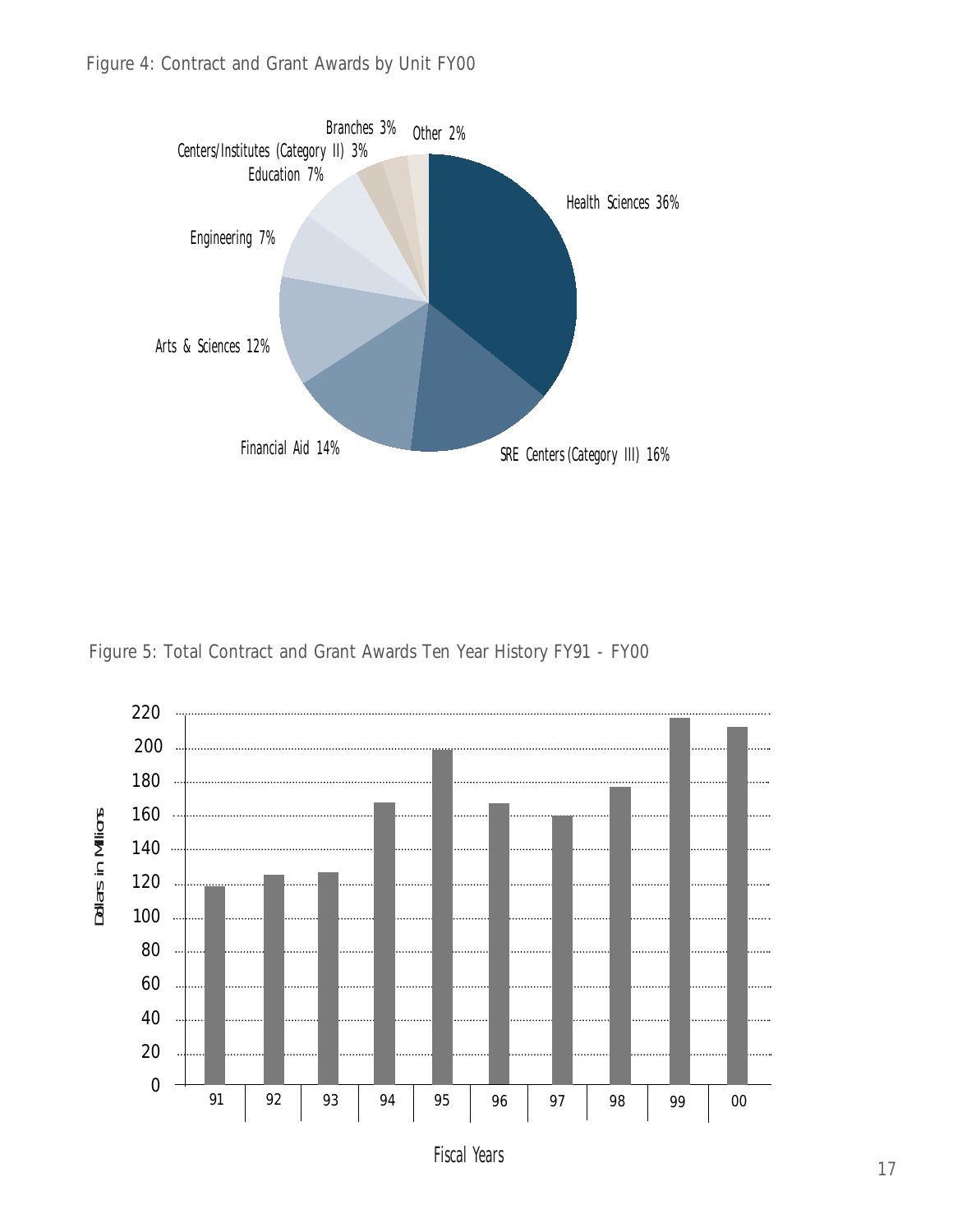

Figure 7: Total Contract and Grant Expenditures Ten Year History FY91 - FY00<sup>0</sup>



<sup>◊</sup> *Please see "References," page 32.*

*Note: Financial aid, endowments, fellowships and F+A are not included in this graph.*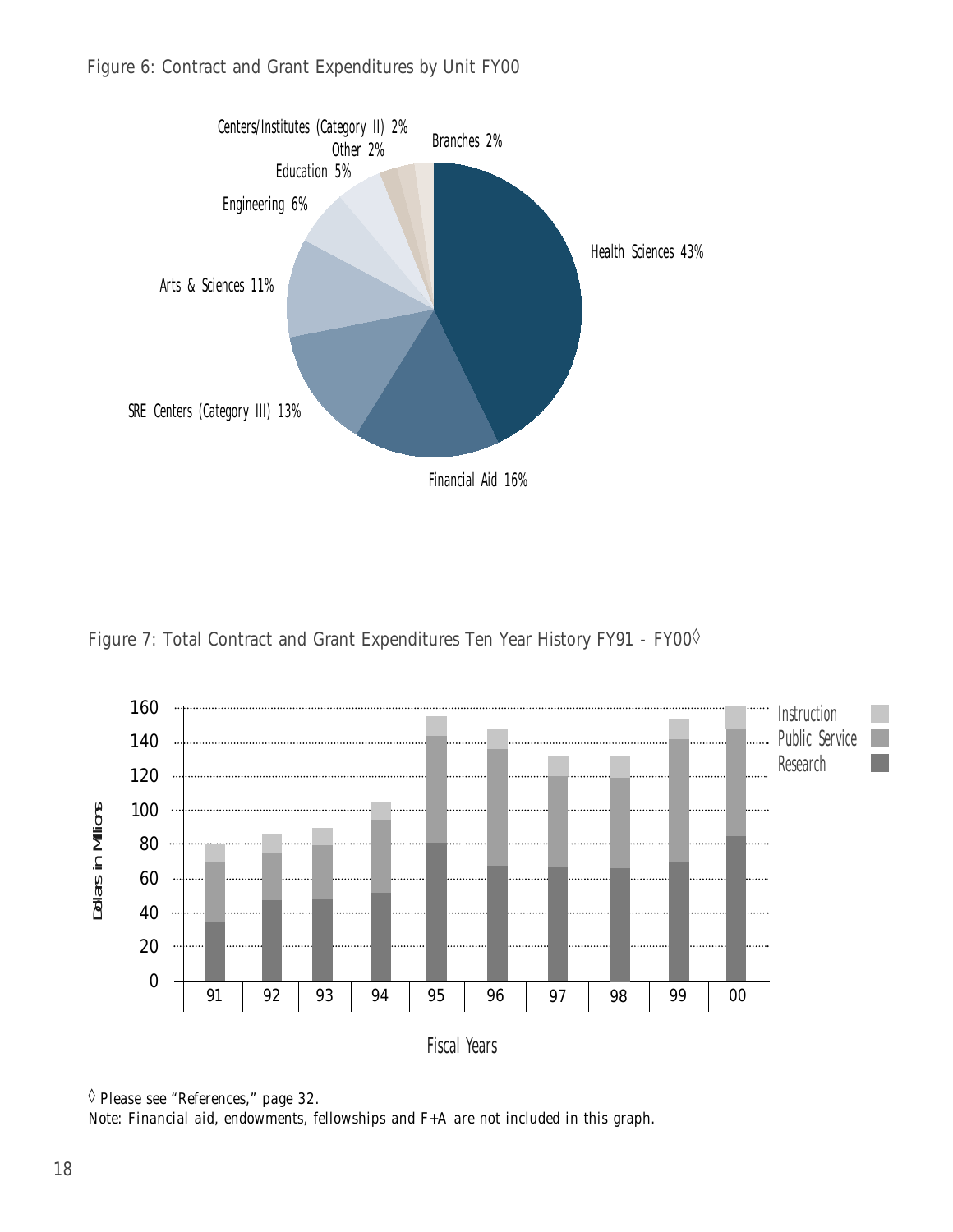

Figure 9: Facilities and Administrative Costs Generated by Unit FY00

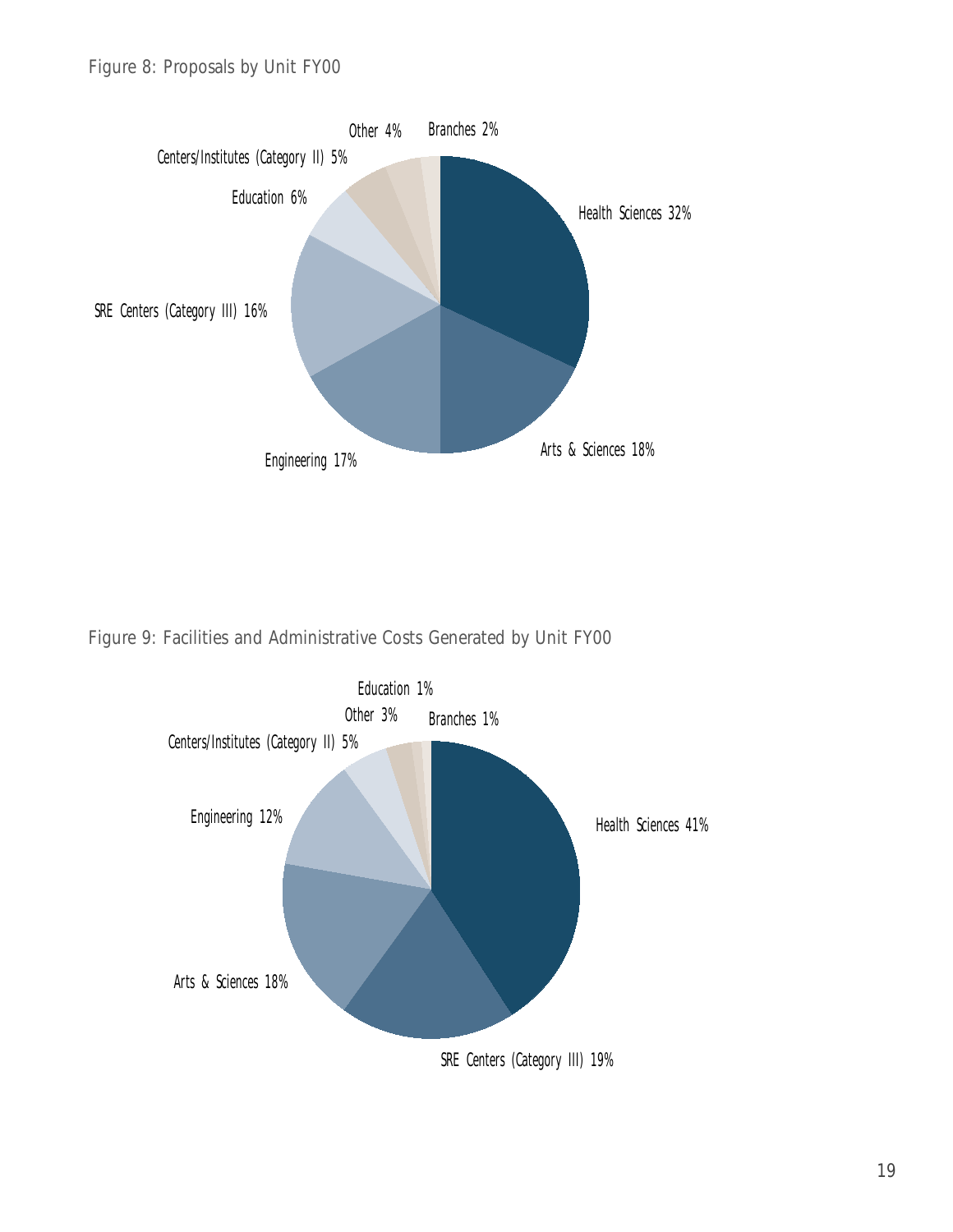#### Awards

External sponsored support at the University of New Mexico has increased 84 percent over a ten-year period. In FY00 UNM received \$217.4M for 1,510 awards. The Health Sciences Center had the largest percentage of contract and grant awards, 36%, for a total \$77.5M. The School of Engineering accounted for 7% of the awards, for a total of \$14.3M and the College of Arts and Sciences with 12% of the awards, for a total of \$25.7M. *Table 9* reflects the number of contract and grants awarded from FY91 through FY00. *Tables 10* through *14* and *Figure 10* summarize award dollar details by sources of funds and campus area. *Figures 11* and *12* summarize awards dollars for the centers and for the departments whose principal investigators are involved.

| Year | Main        | HSC        | Total       |
|------|-------------|------------|-------------|
| 1991 | 80,590,517  | 37,504,733 | 118,095,250 |
| 1992 | 89,501,957  | 34,362,051 | 123,864,008 |
| 1993 | 89,023,122  | 35,193,405 | 124,216,527 |
| 1994 | 129,434,866 | 37,153,847 | 166,588,713 |
| 1995 | 151,705,415 | 45,238,026 | 196,943,441 |
| 1996 | 113,661,750 | 50,661,741 | 164,323,491 |
| 1997 | 109,623,005 | 50,062,341 | 159,685,346 |
| 1998 | 121,291,377 | 54,539,233 | 175,830,610 |
| 1999 | 148,630,252 | 69,997,296 | 218,627,548 |
| 2000 | 139,866,523 | 77,516,603 | 217,383,126 |

Table 9: Award Dollars FY91 - FY00

#### Table 10: Award Dollars by Source of Funds FY99 - FY00

| Source                     | FY99          | FY <sub>00</sub> | %<br>Change |
|----------------------------|---------------|------------------|-------------|
| <b>Federal Agencies</b>    | \$126,582,140 | \$123,841,550    | $-2\%$      |
| <b>State of New Mexico</b> | 46,236,325    | 36,007,517       | $-22%$      |
| National Laboratories      | 8,013,755     | 6,342,245        | $-21%$      |
| Industry                   | 13,902,384    | 15,873,619       | $+14%$      |
| Foundations                | 3,478,088     | 4,836,245        | $+39%$      |
| <b>Other</b>               | 20,414,856    | 30,481,950       | $+49%$      |
| <b>Total</b>               | \$218,627,548 | \$217,383,126    | $-<1\%$     |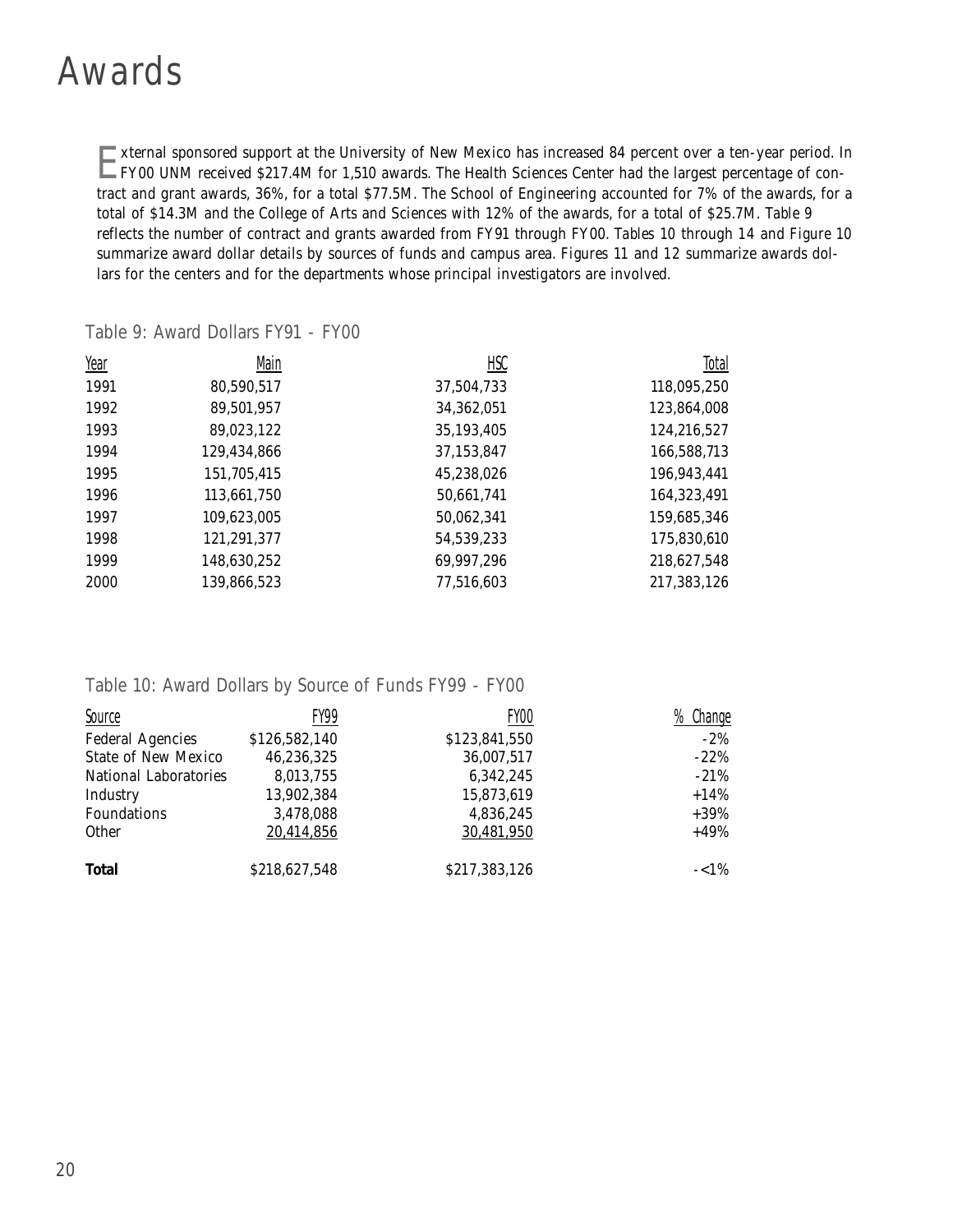Table 11: Award Dollars by Campus Area FY99 - FY00

| <b>Campus Areas</b>                     | FY99          | <b>FY00</b>   |
|-----------------------------------------|---------------|---------------|
| <b>Main Campus</b>                      |               |               |
| Anderson Schools of Management          | \$347,551     | \$379,289     |
| College of Arts and Sciences            | 35,968,029    | 25,683,371    |
| College of Education                    | 8,905,679     | 14,268,776    |
| <b>College of Fine Arts</b>             | 23,425        | 191,651       |
| Division of Continuing Education        | 5,663,598     | 864,190       |
| School of Architecture and Planning     | 124,777       | 79,288        |
| School of Engineering                   | 19,077,870    | 14,265,199    |
| School of Law                           | 933,200       | 741,076       |
| <b>Financial Aid</b>                    | 27,917,577    | 30,567,830    |
| <b>Branches</b>                         | 3,241,319     | 6,979,734     |
| UNM Centers/Institutes (Category II)*   | 7,033,588     | 6,963,815     |
| UNM SRE Centers (Category III)**        | 35,011,478    | 33,708,924    |
| Other <sup>+</sup>                      | 4,382,161     | 5,173,380     |
| <b>Health Sciences Center</b>           |               |               |
| Vice President for HSC and Other##      | 5,122,353     | 6,059,614     |
| School of Medicine                      | 55,804,870    | 58,079,619    |
| College of Nursing                      | 648,351       | 422,315       |
| College of Pharmacy                     | 1,114,049     | 2,850,220     |
| Cancer Research and Treatment Center†   | 7,307,673     | 10,104,835    |
| <b>Sub Total Main Campus</b>            | 148,630,252   | 139,866,523   |
| <b>Sub Total Health Sciences Center</b> | 69,997,296    | 77,516,603    |
| <b>Total</b>                            | \$218,627,548 | \$217,383,126 |

*\*, \*\*, ‡, ‡‡, † See "References," page 32.*

Table 12: Award Dollars by Source of Funds: Funds Distribution FY00

| <b>Source</b>              | Fin. Aid     | Main          | <u>HSC</u>   | Total         | $\frac{\%}{\frac{1}{2}}$ |
|----------------------------|--------------|---------------|--------------|---------------|--------------------------|
| <b>Federal Agencies</b>    | \$19,583,418 | \$64,547,737  | \$39,710,395 | \$123,841,550 | 57%                      |
| <b>State of New Mexico</b> | 10,984,412   | 9,962,598     | 15,060,507   | 36,007,517    | 17%                      |
| National Laboratories      | 0            | 5,663,107     | 679,138      | 6,342,245     | 3%                       |
| Industry                   | 0            | 7,879,362     | 7.994.257    | 15,873,619    | 7%                       |
| <b>Foundations</b>         | 0            | 1.702.252     | 3,133,993    | 4,836,245     | 2%                       |
| <b>Other</b>               |              | 19.543.637    | 10.938.313   | 30.481.950    | <u> 14%</u>              |
| <b>Total</b>               | \$30,567,830 | \$109,298,693 | \$77,516,603 | \$217,383,126 | 100%                     |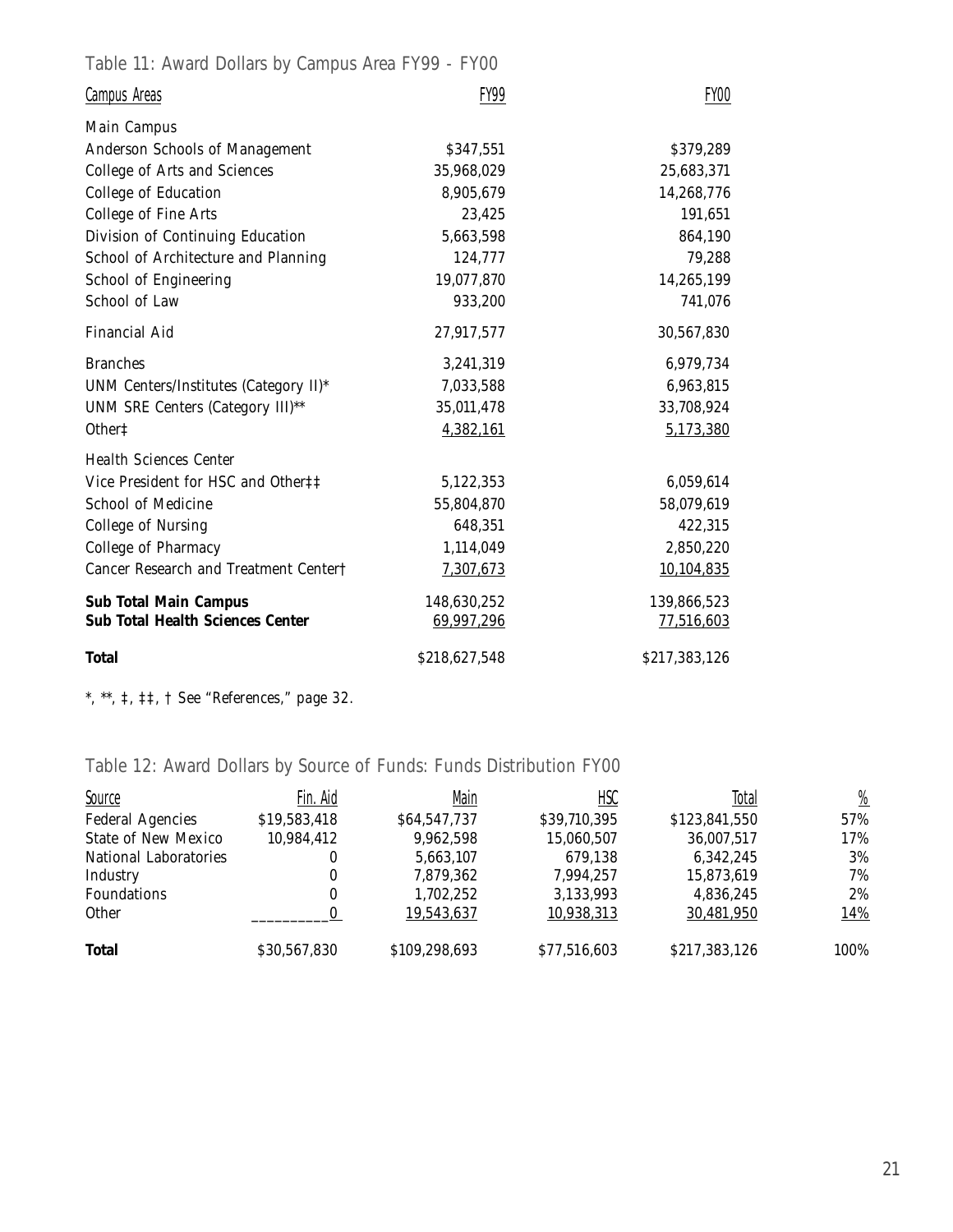Table 13: Awards by Campus Area FY00

| <b>Campus Area</b>                      | $#$ of Awards    | \$ Amount     |
|-----------------------------------------|------------------|---------------|
| <b>Main Campus</b>                      |                  |               |
| Anderson Schools of Management          | 6                | \$379,289     |
| College of Arts and Sciences            | 306              | 25,683,371    |
| College of Education                    | 63               | 14,268,371    |
| College of Fine Arts                    | 6                | 191,651       |
| Division of Continuing Education        | $\boldsymbol{2}$ | 864,190       |
| School of Architecture and Planning     | 3                | 79,288        |
| School of Engineering                   | 207              | 14,265,199    |
| School of Law                           | 21               | 741,076       |
| <b>Financial Aid</b>                    | 9                | 30,567,830    |
| <b>Branches</b>                         | 58               | 6,979,734     |
| UNM Centers/Institutes (Category II)*   | 50               | 6,963,815     |
| UNM SRE Centers (Category III)**        | 115              | 33,708,924    |
| Other <sup>+</sup>                      | 43               | 5,173,380     |
| <b>Health Sciences Center</b>           |                  |               |
| Vice President for HSC and Other‡‡      | 37               | 6,059,614     |
| <b>School of Medicine</b>               | 458              | 58,079,619    |
| College of Nursing                      | 6                | 422,315       |
| College of Pharmacy                     | 38               | 2,850,220     |
| Cancer Research and Treatment Center†   | 82               | 10,104,835    |
| <b>Sub Total Main Campus</b>            | 889              | 139,866,523   |
| <b>Sub Total Health Sciences Center</b> | 621              | 77,516,603    |
| <b>Grand Total</b>                      | 1,510            | \$217,383,126 |

*\*, \*\*, ‡, ‡‡, † See "References," page 32.*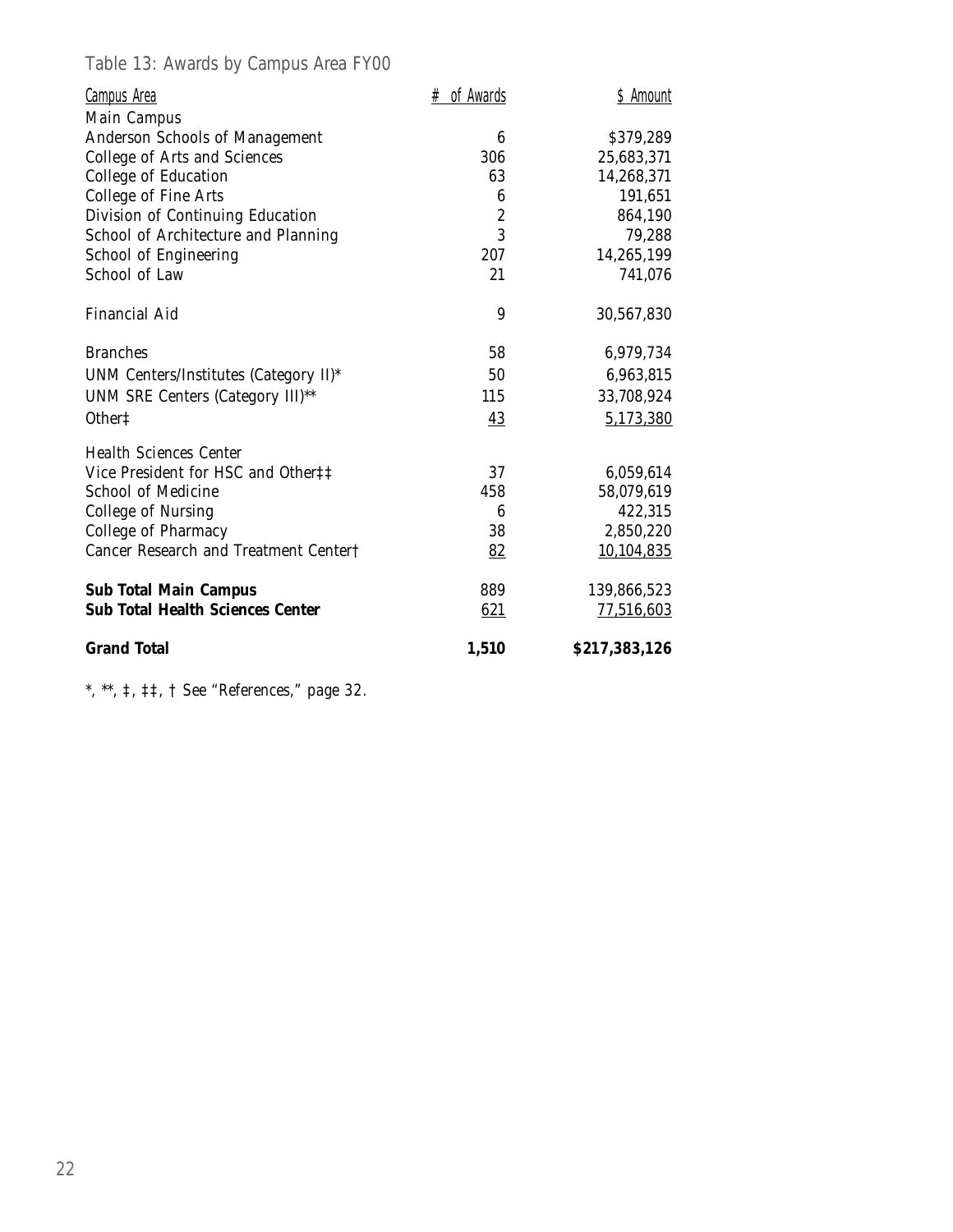Table 14: Funding Agencies Providing More Than \$2M in Support FY00

| <b>Agency</b>                                 | \$ Amount    |
|-----------------------------------------------|--------------|
| U.S. Department of Health and Human Services  | \$42,101,882 |
| State of New Mexico                           | 36,007,517   |
| U.S. Department of Education                  | 23,921,057   |
| U.S. Air Force                                | 17,847,326   |
| National Science Foundation                   | 11,322,868   |
| Albuquerque Public Schools                    | 7,794,825    |
| National Aeronautics and Space Administration | 6,004,125    |
| Sandia National Laboratories                  | 4,080,007    |
| Department of Energy                          | 3,880,341    |
| <b>Veterans Administration Medical Center</b> | 2,954,759    |
| U.S. Army                                     | 2,917,112    |
| City of Albuquerque                           | 2,549,503    |
| Office of Naval Research                      | 2,361,114    |
| Los Alamos National Laboratory                | 2,032,306    |

Figure 10: Funding Agencies Providing More Than \$2M FY00



Agency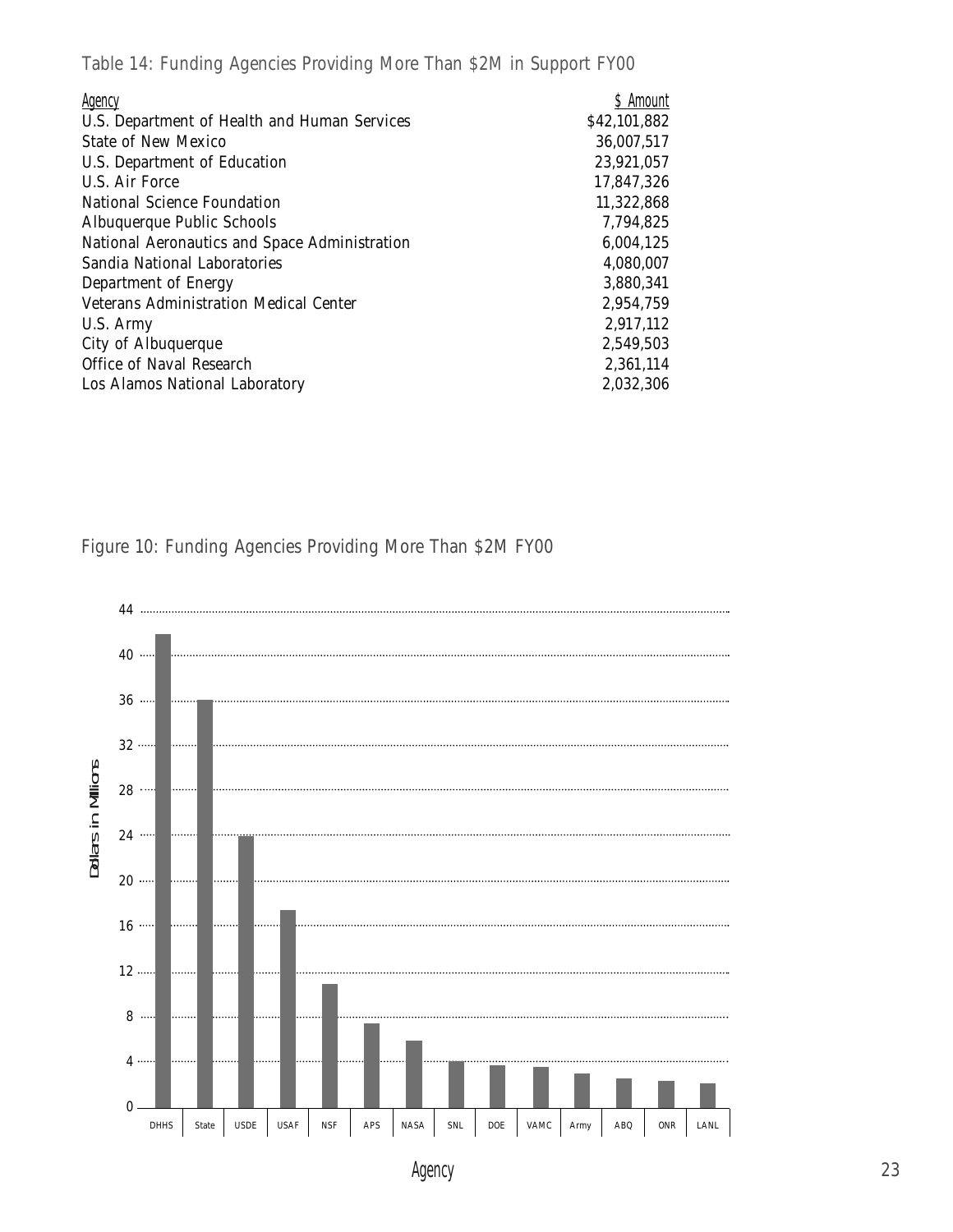



ACE = Autonomous Control Engineering; CASAA = Center on Alcoholism, Substance Abuse and Addictions; CeRaM = Center for Radioactive Waste Management; CHTM = Center for High Technology Materials; CMEM = Center for Micro-Engineered Materials; HPCERC = High Performance Computing Education and Research Center; IARS = Institute for Applied Research Services; LAII = Latin American and Iberian Institute; MRC = Microelectronics Research Center; SHRI = Southwest Hispanic Research Institute.

Figure 12: Contract & Grants Awards for Centers/Institutes II and III by PI's Department FY00



\* *Other* includes Chemistry, Civil Engineering, Communication and Journalism and Mechanical Engineering.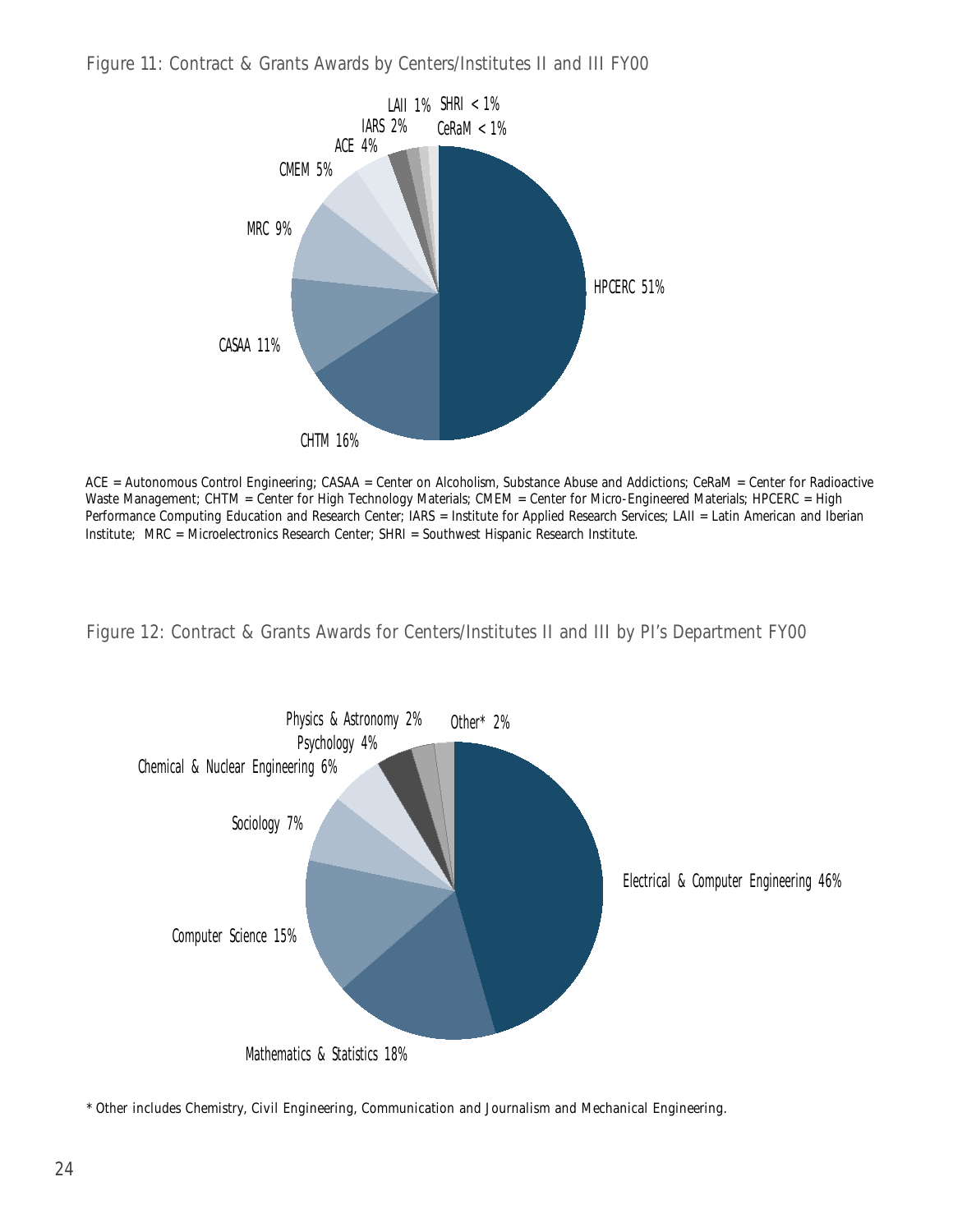# Funding Trends





Figure 14: Five Year Funding Trends by Source of Funds: Foundation Awards FY96 - FY00







Fiscal Year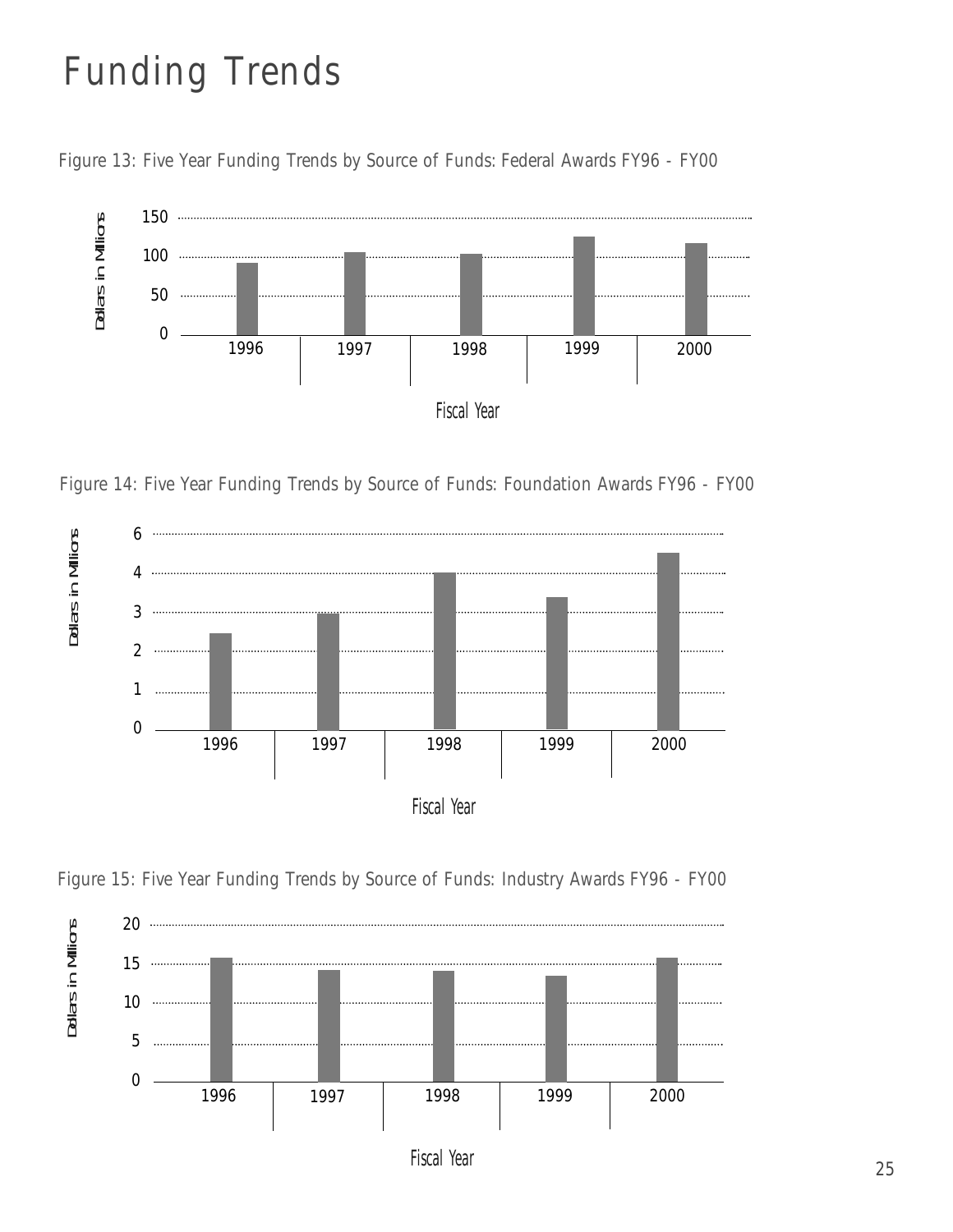

Figure 16: Five Year Funding Trends by Source of Funds: National Lab Awards FY96 - FY00







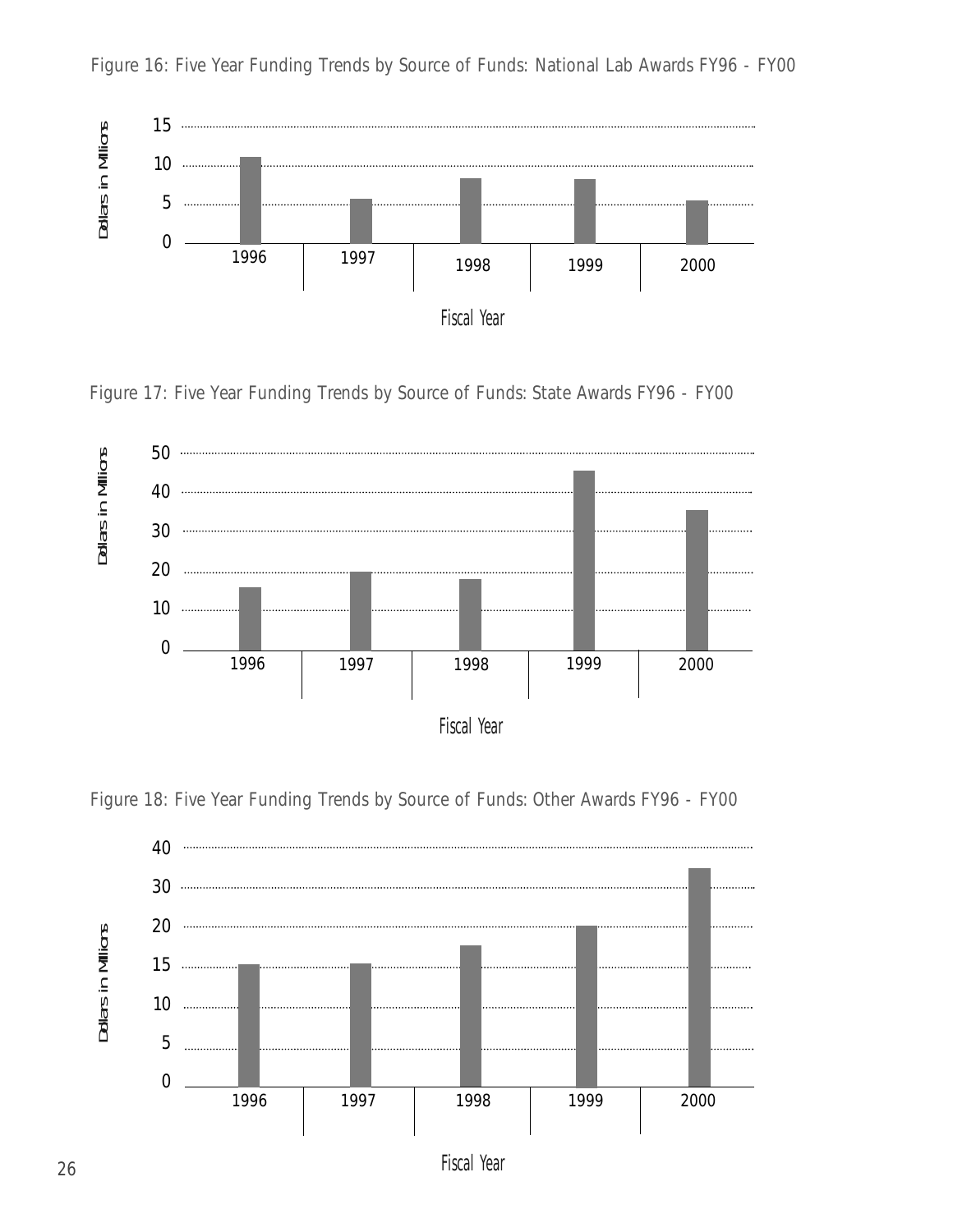## Proposals

During FY00, 1,908 proposals were submitted by UNM faculty and staff.

Table 15: Proposals by Campus Area: School, College and Division FY00

| <u>Campus Area</u>                      | <u>Number of Proposals</u> | <u>\$ Amount Requested</u> |
|-----------------------------------------|----------------------------|----------------------------|
| <b>Main Campus</b>                      |                            |                            |
| Anderson Schools of Management          | 9                          | \$807,684                  |
| College of Arts and Sciences            | 391                        | 71,179,626                 |
| College of Education                    | 78                         | 21,876,490                 |
| College of Fine Arts                    | 15                         | 1,340,221                  |
| Division of Continuing Education        | 4                          | 2,071,740                  |
| School of Architecture and Planning     | 6                          | 529,006                    |
| School of Engineering                   | 248                        | 66,290,066                 |
| School of Law                           | 15                         | 785,524                    |
| <b>Branches</b>                         | 55                         | 9,087,726                  |
| UNM Centers/Institutes (Category II)*   | 46                         | 17,987,584                 |
| UNM SRE Centers (Category III)**        | 114                        | 62,937,924                 |
| Other <sup>#</sup>                      | 67                         | 14,630,480                 |
| <b>Health Sciences Center</b>           |                            |                            |
| Vice President for HSC and Other##      | 49                         | 8,278,178                  |
| <b>School of Medicine</b>               | 636                        | 95,841,281                 |
| College of Nursing                      | 16                         | 1,620,253                  |
| College of Pharmacy                     | 48                         | 4,136,453                  |
| Cancer Research and Treatment Center†   | <u> 111</u>                | 14,274,570                 |
| <b>Sub Total Main Campus</b>            | 1,048                      | 269,524,071                |
| <b>Sub Total Health Sciences Center</b> | 860                        | 124,150,735                |
| <b>Total</b>                            | 1,908                      | \$393,674,806              |

*\*, \*\*, ‡, ‡‡, † See "References," page 32.*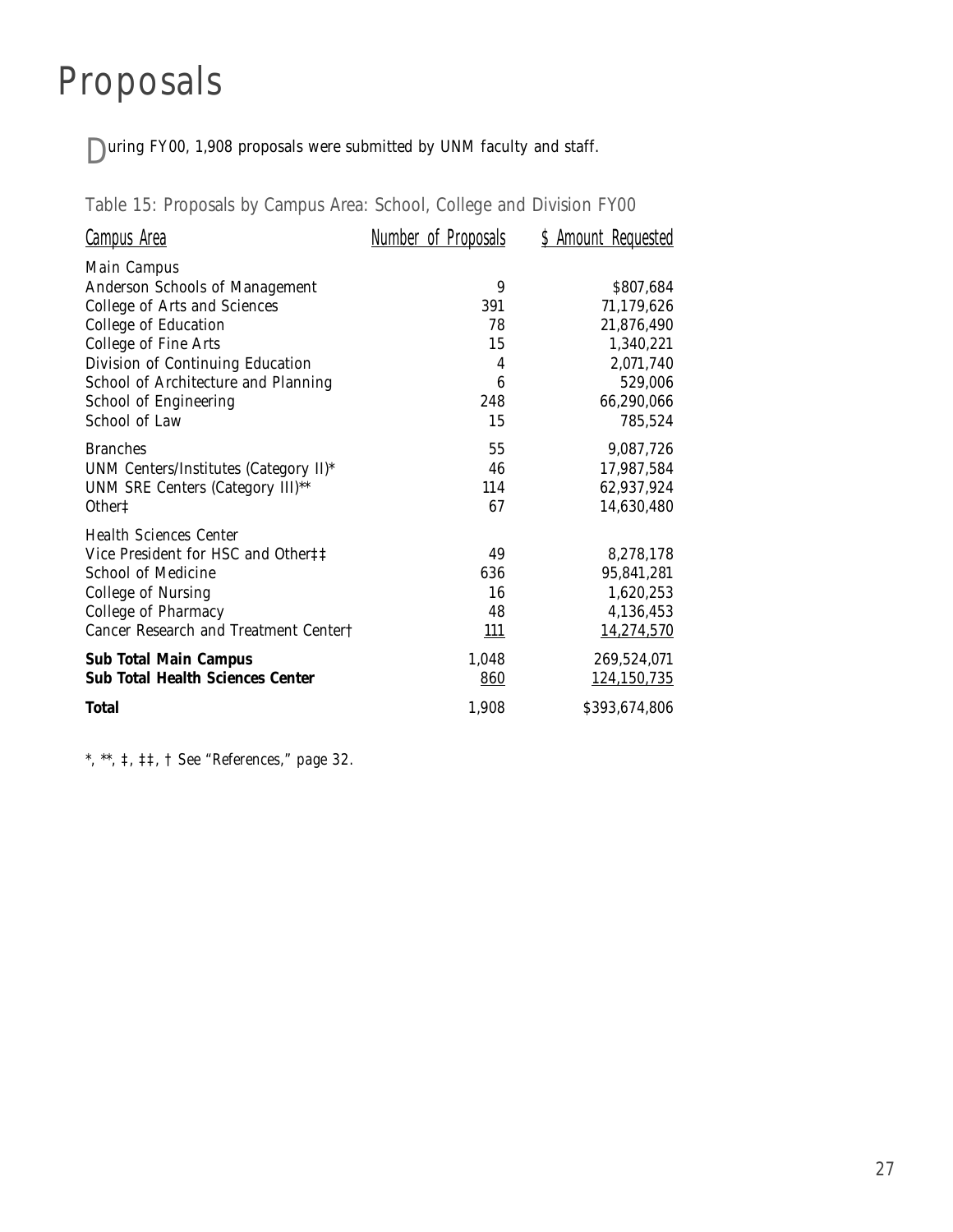## Expenditures

 $\sum$  wring FY00, expenditures at UNM were \$209.4M<sup> $\Diamond$ </sup>, of which \$119.3M were due to the main campus and \$90M were due to HSC. This number represents expenses actually incurred for items such as salaries, fringe benefits materials, services, equipment and travel (excluding F&A costs).

#### Table 16: UNM Contract and Grant Expenditures FY00

| College/School/Division                                  | <b>Expenditures</b> |
|----------------------------------------------------------|---------------------|
| <b>Main Campus</b>                                       |                     |
| Anderson Schools of Management                           | \$367,898           |
| College of Arts and Sciences                             | 22,801,619          |
| College of Education                                     | 9,510,589           |
| College of Fine Arts                                     | 4,943               |
| Division of Continuing Education                         | 2,504,087           |
| School of Architecture and Planning                      | 95,795              |
| School of Engineering                                    | 12,023,604          |
| School of Law                                            | 802,365             |
| <b>UNM Centers/Institutes (Category II)</b>              |                     |
| Center for Radioactive Waste Management                  | 196,116             |
| Center for Autonomous Control Engineering                | 1,285,197           |
| <b>Institute for Applied Research Services</b>           | 837,786             |
| Latin American and Iberian Institute                     | 742,965             |
| Microelectronics Research Center                         | 2,642,630           |
| Southwest Hispanic Research Institute                    | 27,432              |
| UNM Strategic Research Emphasis Centers (Category III)   |                     |
| Center on Alcoholism, Substance Abuse and Addictions     | 2,655,004           |
| Center for High Technology Materials                     | 5,320,539           |
| <b>Center for Micro-Engineered Materials</b>             | 2,316,061           |
| High Performance Computing Education and Research Center | 16,887,904          |
| <b>Branch Campuses</b>                                   |                     |
| Gallup                                                   | 1,247,332           |
| Los Alamos                                               | 440,755             |
| Los Alamos Graduate Center                               | 233,387             |
| <b>Taos Education Center</b>                             | 397,817             |
| Valencia                                                 | 1,612,288           |
| Financial Aid                                            | 30,567,830          |
| Other <sup><math>\ddagger</math></sup>                   | 3,800,051           |
| <b>Health Sciences Center</b>                            |                     |
| Vice President for HSC and Other‡‡                       | 4,289,955           |
| School of Medicine                                       | 76,411,715          |
| College of Nursing                                       | 853,085             |
| College of Pharmacy                                      | 1,383,728           |
| Cancer Research and Treatment Center†                    | 7,130,685           |
|                                                          |                     |
| <b>Sub Total Main Campus</b>                             | 119,321,994         |
| <b>Sub Total Health Sciences Center</b>                  | 90,069,168          |
| Total                                                    | \$209,391,162       |

◊*, ‡, ‡‡, † See "References," page 32.*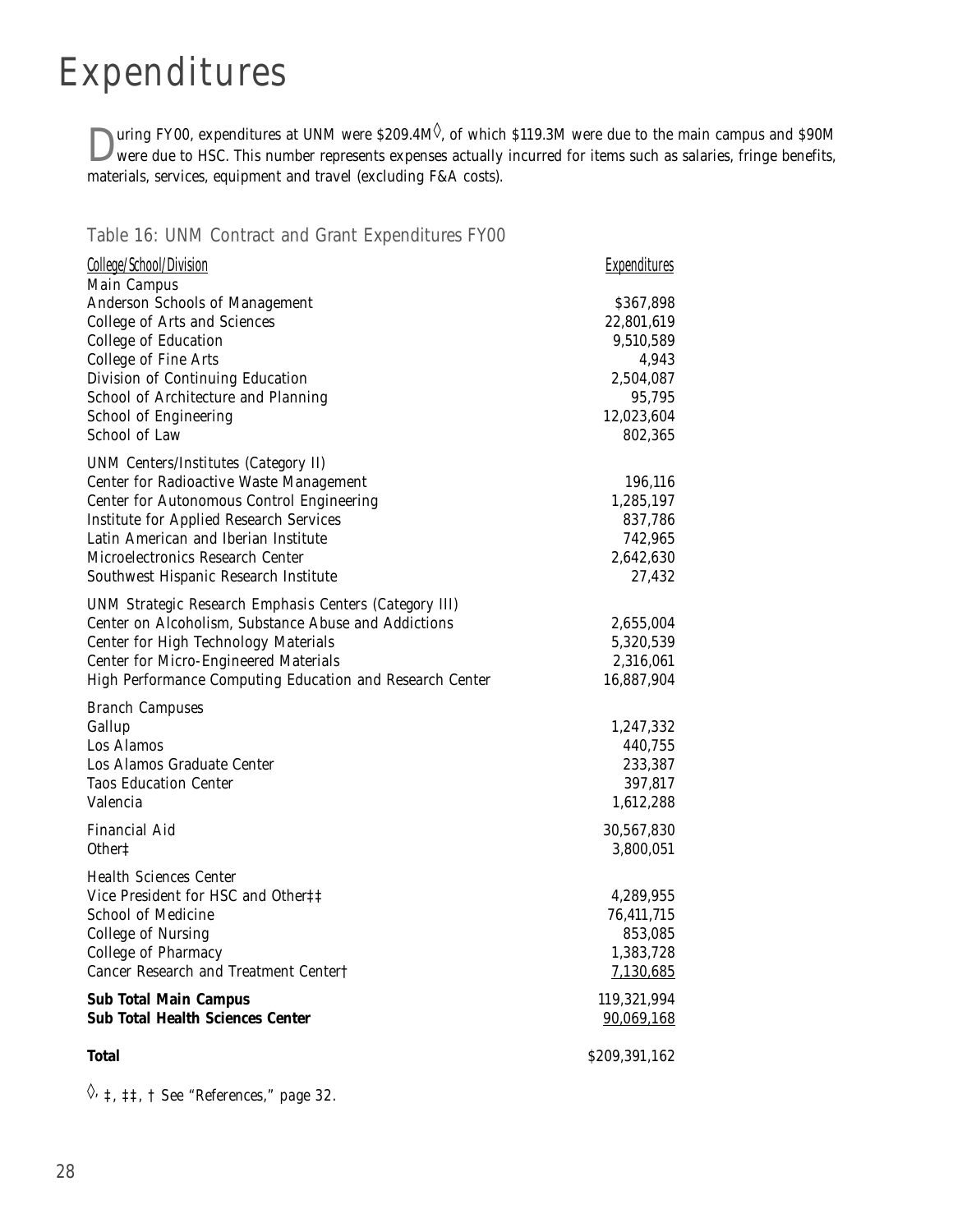Figure 19: Total Expenditures by Centers/Institutes II and III FY00



ACE = Autonomous Control Engineering; CASAA = Center on Alcoholism, Substance Abuse and Addictions; CeRaM = Center for Radioactive Waste Management; CHTM = Center for High Technology Materials; CMEM = Center for Micro-Engineered Materials; HPCERC = High Performance Computing Education and Research Center; IARS = Institute for Applied Research Services; LAII = Latin American and Iberian Institute; MRC = Microelectronics Research Center; SHRI = Southwest Hispanic Research Institute.

Figure 20: Total Expenditures by Centers/Institutes II and III Associated with PI's Departments FY00



\* *Other* includes Civil Engineering, Communication and Journalism, Physics and Astronomy, and Public Administration.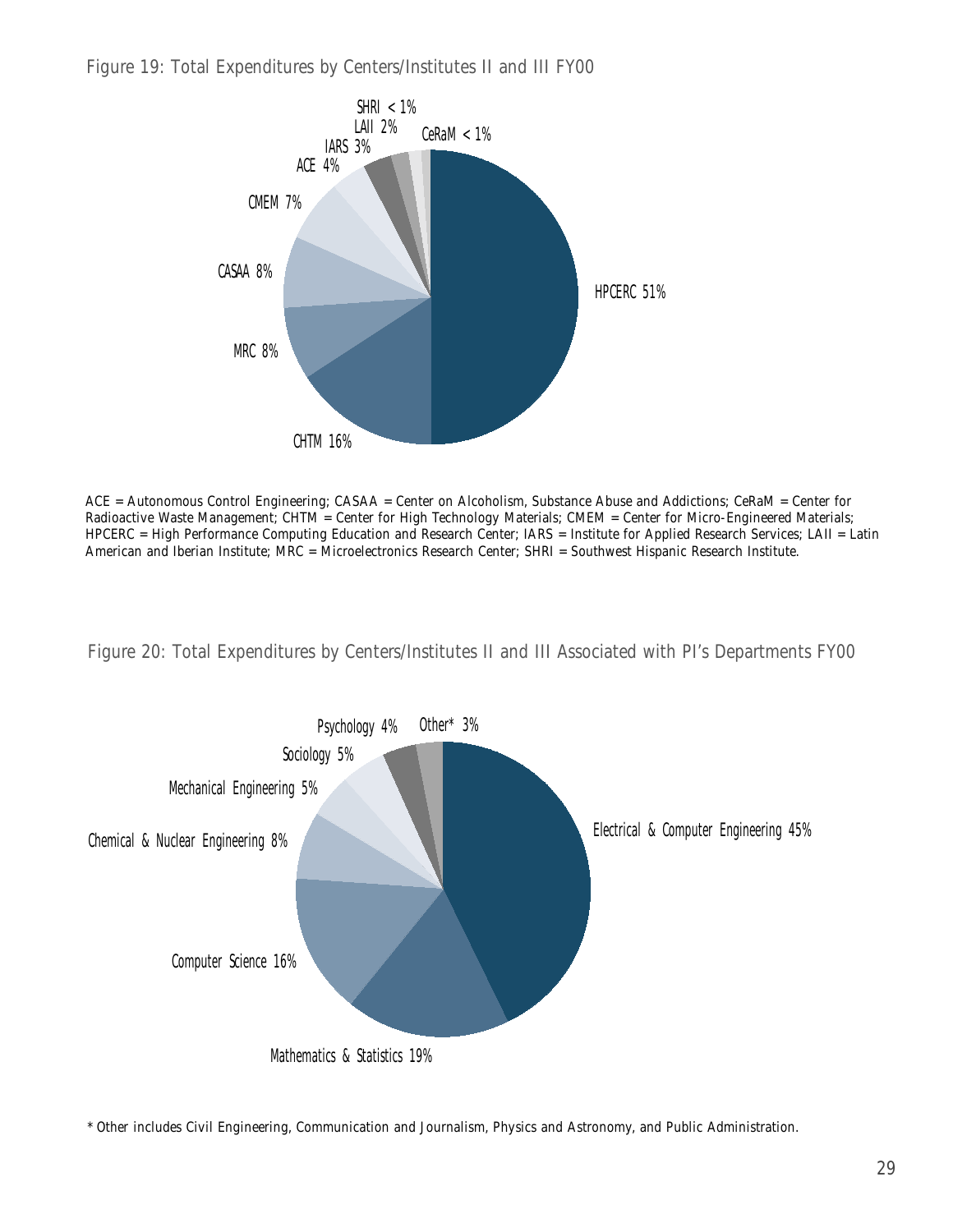# Facilities and Administrative Costs

**Facilities and Administrative Costs (F&A, formerly known as indirect costs or IDC) are overhead funds that are generated while expenditures were incurred during FY00. The following table details the F&A generated by the v** divisions; centers and institutes and branch campuses.

#### Table 17: F&A Generated FY00

| College/School/Division                                                                                  | F&A                  |
|----------------------------------------------------------------------------------------------------------|----------------------|
| Main Campus<br>Anderson Schools of Management<br>College of Arts and Sciences                            | \$8,962<br>4,880,913 |
| College of Education                                                                                     | 322,898              |
| College of Fine Arts                                                                                     | 0<br>385,057         |
| Division of Continuing Education<br>School of Architecture and Planning                                  | 6,546                |
| School of Engineering                                                                                    | 3,118,616            |
| School of Law                                                                                            | 74,592               |
| <b>Branch Campuses</b>                                                                                   |                      |
| Gallup<br>Los Alamos                                                                                     | 24,995               |
| Los Alamos Graduate Center                                                                               | 12,973<br>98,110     |
| Taos Educational Center                                                                                  | 16,537               |
| Valencia                                                                                                 | 118,111              |
| <b>UNM Centers/Institutes (Category II)</b>                                                              |                      |
| Center for Radioactive Waste Management                                                                  | 91,988               |
| Center for Autonomous Control Engineering                                                                | 246,301              |
| <b>Institute for Applied Research Services</b>                                                           | 77,055               |
| Latin American and Iberian Institute                                                                     | 18,896               |
| Microelectronics Research Center                                                                         | 796,545              |
| Southwest Hispanic Research Institute                                                                    | 4,536                |
| <b>UNM Strategic Research Emphasis Centers (Category III)</b>                                            |                      |
| Center on Alcoholism, Substance Abuse and Addictions                                                     | 475,017              |
| Center for High Technology Materials                                                                     | 1,578,853            |
| <b>Center for Micro-Engineered Materials</b><br>High Performance Computing Education and Research Center | 316,343<br>2,705,284 |
|                                                                                                          |                      |
| Other <sup>+</sup>                                                                                       | 204,272              |
| <b>Health Sciences Center</b>                                                                            |                      |
| Vice President for HSC and Other‡‡<br>School of Medicine                                                 | 119,982              |
| College of Nursing                                                                                       | 8,037,591<br>110,747 |
| <b>College of Pharmacy</b>                                                                               | 399,780              |
| Cancer Research and Treatment Center†                                                                    | 2,144,594            |
| <b>Sub Total Main Campus</b>                                                                             | 15,583,400           |
| <b>Sub Total Health Sciences Center</b>                                                                  | 10,812,694           |
| Total                                                                                                    | \$26,396,094         |

*‡, ‡‡, † Please see "References," page 32.*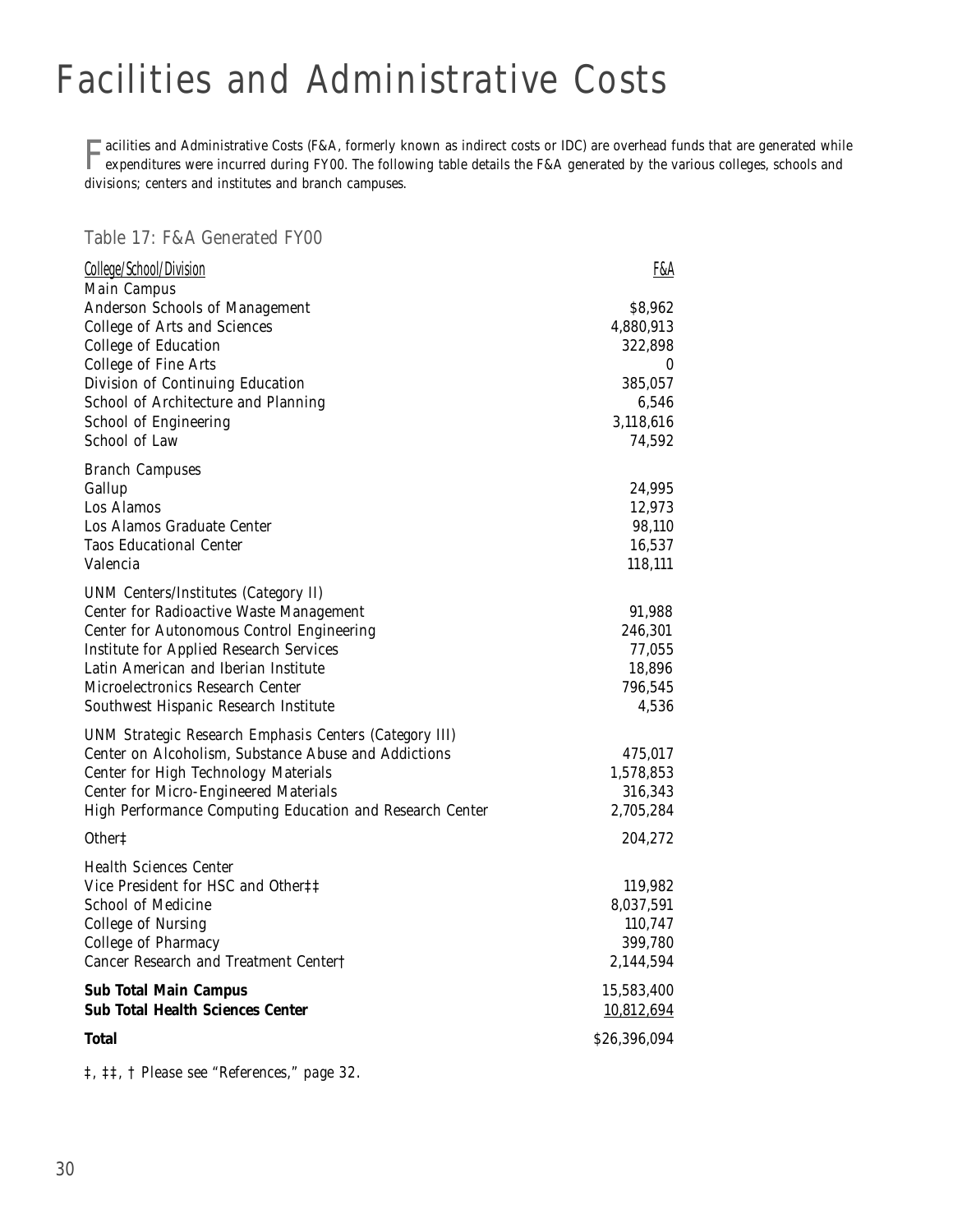#### Appendix THE OFFICE OF RESEARCH SERVICES

The Office of Research Services (ORS) reviews all proposals from the main campus and branch campuses prior to their submission to funding agencies. The ORS staff works closely with principal investigators to ensure an accu rate proposal, with all requisite forms, budgets and certifications, as well as timely turn around. After this internal ORS review, each proposal is signed by the designated University administrator on behalf of the Vice Provost for Research.

Proposals and awards for the Health Sciences Center (HSC) are handled through the Pre-Award Administration Office. The Health Sciences Center includes the School of Medicine, College of Nursing, College of Pharmacy and other programs.

ORS publishes *Research Notes* several times a year. *Research Notes* informs readers of limited competitions, changes in rules and regulations and special funding opportunities. ORS is also responsible for various publications including *Faculty Publications and Creative Works,* the *Contract and Grant Awards Report*, the *New Mexico Funding Directory, UNM: Information Overview and* the *Guide for Principal Investigators.* 

ORS maintains and develops several databases that are accessible at the ORS Web site including the *GENIUS|SMARTS Researcher Profiling and Funding Matching System* and the *Midas Databases of Funding Sources*. *GENIUS|SMARTS* allows UNM faculty to record their research profile and receive funding information automatically via email. The UNM research community can access *Midas* to read the *Taft Corporate and Foundation Directory, Federal Register* or *Commerce Business Daily,* or to search on any number of public and private databases to look for funding sources. Additional information, such as awards and statistics information, current events, limited competitions and policies and procedures, is available at the ORS Web site (*http://www.unm.edu/~ors)*.